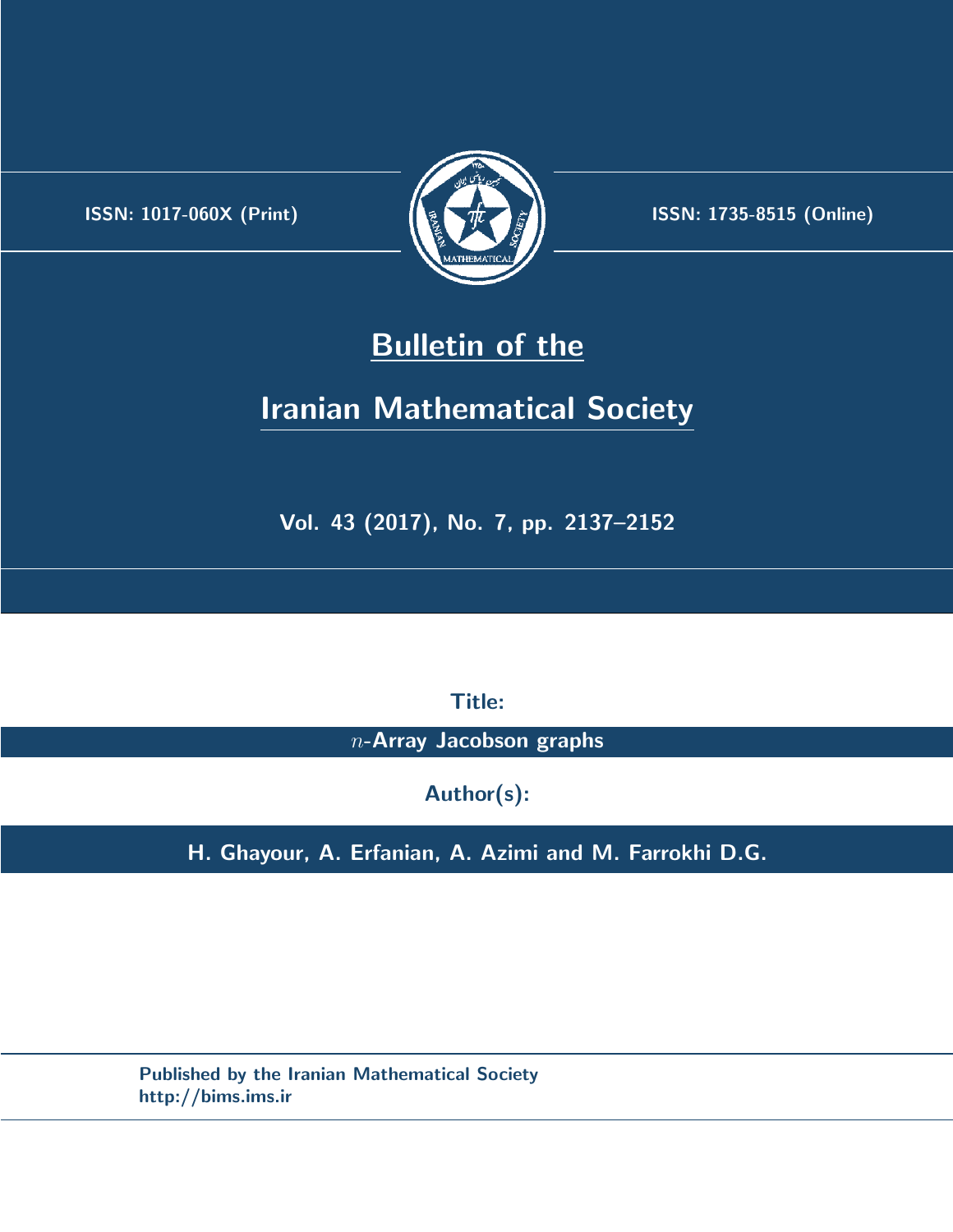Bull. Iranian Math. Soc. Vol. 43 (2017), No. 7, pp. 2137–2152 Online ISSN: 1735-8515

## *n***-ARRAY JACOBSON GRAPHS**

H. GHAYOUR, A. ERFANIAN*∗*, A. AZIMI AND M. FARROKHI D.G.

(Communicated by Ali Reza Ashrafi)

Abstract. We generalize the notion of Jacobson graphs into *n*-array columns called *n*-array Jacobson graphs and determine their connectivities and diameters. Also, we will study forbidden structures of these graphs and determine when an *n*-array Jacobson graph is planar, outer planar, projective, perfect or domination perfect.

**Keywords:** Jacobson graph, connectivity, planar graph, outer planar graph, perfect graph.

**MSC(2010):** Primary: 05C10; Secondary: 05C17, 16P10.

### 1. **Introduction**

Let *R* be a commutative ring with a non-zero identity and  $J(R)$  be the Jacobson radical of *R*. The *Jacobson graph* of *R*, denoted by  $\mathfrak{J}_R$ , is a graph with  $R \setminus J(R)$  as its vertex set and two distinct vertices x and y are adjacent if  $1 - xy \notin U(R)$ , the set of units of *R*.

The Jacobson graphs first introduced by Azimi, Erfanian and Farrokhi in [\[2](#page-16-0)] where they obtained many graph theoretical properties of these graphs includingconnectivity, planarity and perfectness (see  $[1, 3, 4]$  $[1, 3, 4]$  $[1, 3, 4]$  $[1, 3, 4]$  $[1, 3, 4]$  $[1, 3, 4]$  for further results on Jacobson graphs).

The aim of this paper is to extend the notion of Jacobson graphs from ring elements to *n*-array vectors with entries as elements of the underlying ring. Our graphs can be considered as a variation of many other known graphs defined on vector spaces, say symplectic graphs, unitary graphs, orthogonal graphs etc (seefor instance  $[8, 10, 11]$  $[8, 10, 11]$  $[8, 10, 11]$  $[8, 10, 11]$  $[8, 10, 11]$  $[8, 10, 11]$ ).

Let  $R$  be a commutative ring with a non-zero identity and  $n$  be a natural number. Also, let  $M_{n \times 1}(R) = \{ [r_1 \dots r_n]^T : r_1, \dots, r_n \in R \}$  and  $J^n(R) =$  $\{ [r_1 \ldots r_n]^T \in M_{n \times 1}(R) : r_1, \ldots, r_n \in J(R) \}$ . Then the *n*-array Jacobson *graph* of *R*, denoted by  $\mathfrak{J}_R^n$ , is a graph whose vertex set is  $M_{n\times1}(R) \setminus J^n(R)$ 

*⃝*c 2017 Iranian Mathematical Society

Article electronically published on December 30, 2017.

Received: 17 April 2015, Accepted: 15 November 2016.

*<sup>∗</sup>*Corresponding author.

<sup>2137</sup>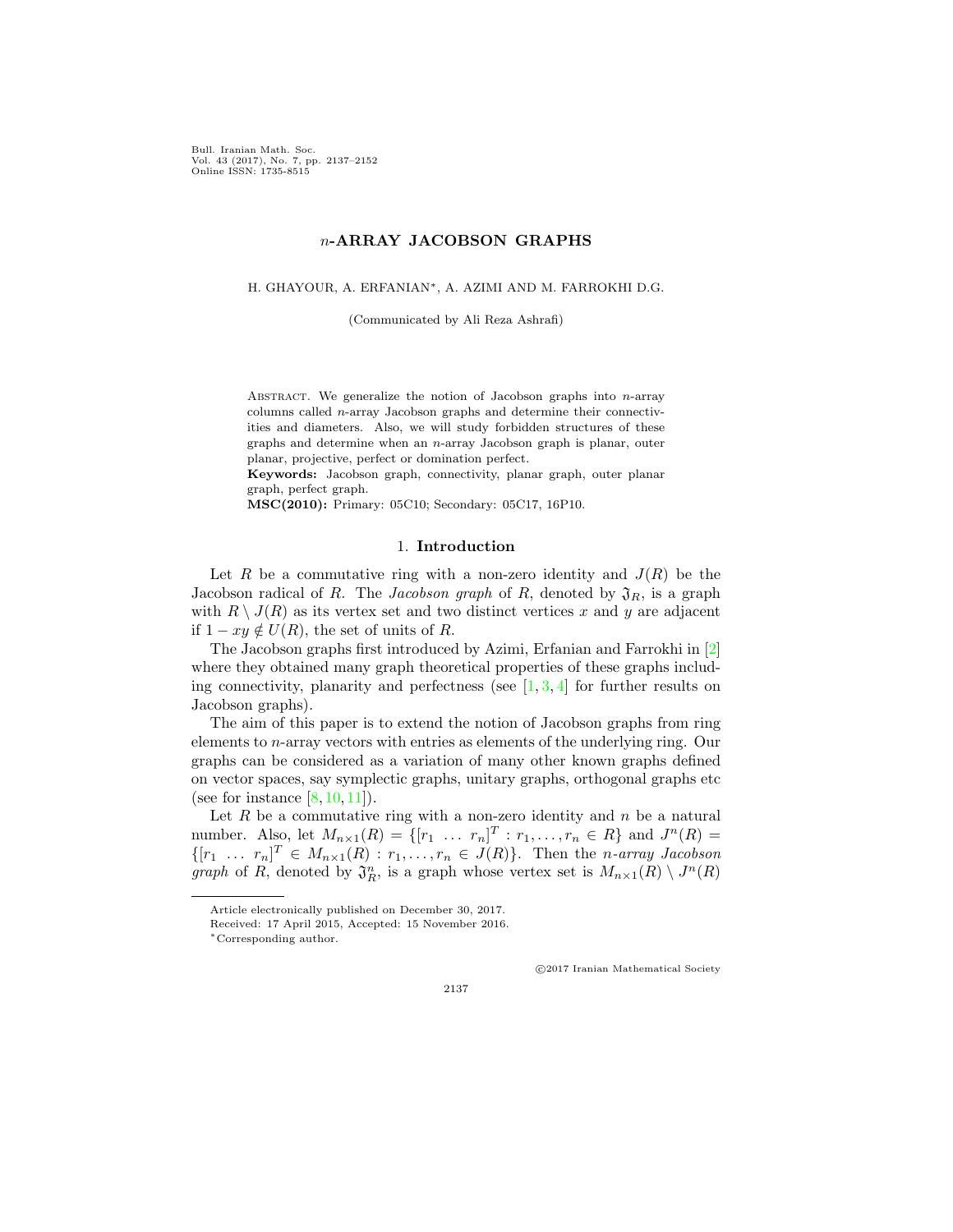and two distinct vertices *X* and *Y* are adjacent if  $1 - X^T \cdot Y \notin U(R)$ . Clearly,  $\mathfrak{J}_R^1$  is the Jacobson graph of *R*.

Let  $f: R \times R \longrightarrow S$  be a bilinear form of a ring R (vector space V) over a ring *S* (field *F*) and  $\Lambda \subseteq S$  ( $\Lambda \subseteq F$ ). Then we may define a graph  $\Gamma_{f,\Lambda}(R,S)$  whose vertices are elements of  $R$  (vectors in  $V$ ) and two distinct elements (vectors)  $u$ and *v* are adjacent whenever  $f(u, v) \in \Lambda$ . Now, if  $f: M_{n \times 1}(R) \times M_{n \times 1}(R) \longrightarrow$ *R* is the natural inner product and  $\Lambda = R \setminus (1 - U(R))$ , then  $\Gamma_{f,\Lambda}(M_{n \times 1}(R), R)$ is the mentioned *n*-array generalization of Jacobson graph  $\mathfrak{J}_R^n$  associated to *R*. In particular, if  $F$  is a field and  $V$  is a vector space of dimension  $n$  over  $F$ , then  $\mathfrak{J}_F^n$  is the same as the graph  $\Gamma_{\langle \cdot, \cdot \rangle, \{1\}}(V, F)$  where two distinct vertices are adjacent if their inner products equals 1.

In this paper, we shall study some graph theoretical properties of an *n*-array Jacobson graph for a natural number *n*. In Section 2, we discuss the connectivity of this graph and show that an *n*-array Jacobson graph is connected except when  $n = 1$  and the underlying ring is local. In Section 3, we study forbidden structures in *n*-array Jacobson graphs and determine all planar, outer planar, projective, perfect and domination perfect *n*-array Jacobson graphs. Throughout this paper, all rings are assumed to be finite commutative rings with a non-zero identity. It is known that such a ring *R* has a decomposition  $R = R_1 \oplus \cdots \oplus R_m$  $R = R_1 \oplus \cdots \oplus R_m$  $R = R_1 \oplus \cdots \oplus R_m$  into local rings  $R_i$ , for  $i = 1, \ldots, m$  (see [[9,](#page-16-6) Theorem VI.2]). In what follows,  $e_i$  denotes the element  $(0, \ldots, 0, 1, 0, \ldots, 0)$  of *R* with 1 on the *i*th entry and 0 elsewhere. Also, **1** and **0** stand for the identity element and the zero element of *R*, respectively. For  $1 \leq i \leq n$  and  $1 \leq j \leq m$ , the elements  $[\mathbf{0} \cdots \mathbf{0} \mathbf{1} \mathbf{0} \cdots \mathbf{0}]^T$  and  $[\mathbf{0} \cdots \mathbf{0} \mathbf{e}_j \mathbf{0} \cdots \mathbf{0}]^T$  are denoted by  $\mathbf{E}_i$  and  $\mathbf{E}_{ij}$ , respectively, where the non-zero entry lies on the *i*th row. For convenience, the finite field of order  $q$  is denoted by  $\mathbb{F}_q$ . The union of  $n$  disjoint copies of a graph Γ is denoted by *n*Γ. The *dot product* of two vertex transitive graphs  $\Gamma_1$  and  $\Gamma_2$ , denoted by  $\Gamma_1 \cdot \Gamma_2$ , is the graph obtained from the union of disjoint copies of  $\Gamma_1$  and  $\Gamma_2$  by identification of a vertex of  $\Gamma_1$  with a vertex of  $\Gamma_2$ .

#### 2. **Connectedness**

In this section, we discuss the connectivity and compute the diameter of *n*array Jacobson graphs. Recall that the results are known for Jacobson graphs as in the following theorem.

**Theorem 2.1.** Let  $R$  be a finite non-local ring. Then  $\mathfrak{J}^1_R$  is a connected graph  $and$  diam $(\mathfrak{J}_R^1) \leq 3$ .

*Proof.*See [[2,](#page-16-0) Theorem 4.1].  $\square$ 

Now, we consider *n*-array Jacobson graphs when  $n \geq 2$ .

**Theorem 2.2.** Let R be a finite ring and  $n \geq 2$ . Then  $\mathfrak{J}_R^n$  is connected. *Moreover,*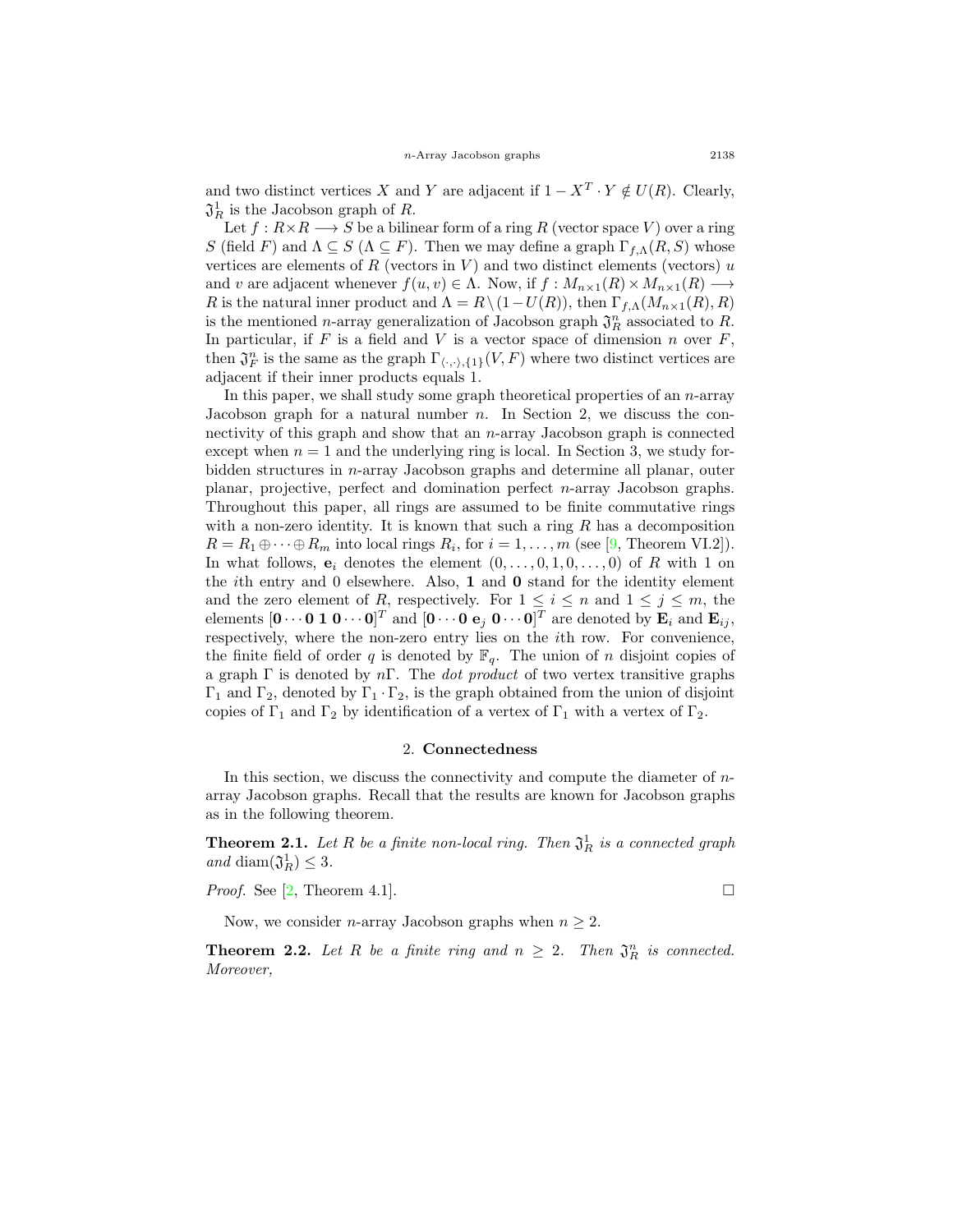- $(1)$  diam $(\mathfrak{J}_R^n) \leq 4$  *if R is local, and*
- (2) diam $(\mathfrak{J}_R^n) \leq 3$  *if R is not local.*

*Proof.* (1) Let **m** be the maximal ideal of *R* and assume that  $X = [x_1 \dots x_n]^T$ and  $Y = [y_1 \dots y_n]^T$  are distinct non-adjacent vertices of  $\mathfrak{J}_R^n$ . If  $x_i, y_j \notin \mathfrak{m}$  for some distinct  $1 \leq i, j \leq n$ , then

$$
X \sim x_i^{-1} \mathbf{E}_i \sim x_i \mathbf{E}_i + y_j \mathbf{E}_j \sim y_j^{-1} \mathbf{E}_j \sim Y
$$

and we are done. Hence we assume that  $x_i, y_i \notin \mathfrak{m}$  for some  $1 \leq i \leq n$ , and  $x_j, y_j \in \mathfrak{m}$  for all  $j \neq i$ . So

$$
X \sim x_i^{-1} \mathbf{E}_i + \mathbf{E}_j \sim \mathbf{E}_j \sim y_i^{-1} \mathbf{E}_i + \mathbf{E}_j \sim Y.
$$

Hence  $d(X, Y) \leq 4$  so that  $\text{diam}(\mathfrak{J}_R^n) \leq 4$ . In particular,  $\mathfrak{J}_R^n$  is connected.

(2) Let  $R = R_1 \oplus \cdots \oplus R_m$   $(m \geq 2)$  be a decomposition of R into local rings  $(R_i, \mathfrak{m}_i)$ , for  $i = 1, ..., m$ . Let  $X = [x_1 \dots x_n]^T$  and  $Y = [y_1 \dots y_n]^T$ be distinct non-adjacent vertices of  $\mathfrak{J}_R^n$ , where  $x_i = (x_i^1, \ldots, x_i^m) \notin J(R)$  and  $y_j = (y_j^1, \ldots, y_j^m) \notin J(R)$  for some  $1 \leq i, j \leq n$ . Now, choose *s* and *t* as the least indices such that  $x_i^s \in U(R_s)$  and  $y_j^t \in U(R_t)$ . If  $i \neq j$  then

$$
X \sim (x_i^s)^{-1} \mathbf{E}_{is} + y_j^t \mathbf{E}_{jt} \sim x_i^s \mathbf{E}_{is} + (y_j^t)^{-1} \mathbf{E}_{jt} \sim Y
$$

is a path between *X* and *Y*. Hence assume that  $i = j$ . We consider two cases: Case 1.  $s \neq t$ . Without loss of generality we assume that  $t < s$ . Then  $X \sim (y_i^t)^{-1} \mathbf{E}_{is} + (x_i^s)^{-1} \mathbf{E}_{is} \sim Y$  is a path connecting vertices *X* and *Y*.

Case 2. *s* = *t*. If  $x_i^s = y_i^s$  then  $X \sim (x_i^s)^{-1} \mathbf{E}_{is} \sim Y$  is a path connecting vertices *X* and *Y*. Also, in the case  $x_i^s \neq y_i^s$ ,

$$
X \sim \mathbf{E}_{i1} + \mathbf{E}_{i2} + \dots + (x_i^s)^{-1} \mathbf{E}_{is} + \dots + \mathbf{E}_{im}
$$
  
 
$$
\sim \mathbf{E}_{i1} + \mathbf{E}_{i2} + \dots + (y_i^s)^{-1} \mathbf{E}_{is} + \dots + \mathbf{E}_{im}
$$
  
 
$$
\sim Y
$$

is a path between *X* and *Y*. Therefore,  $\text{diam}(\mathfrak{J}_R^n) \leq 3$  and subsequently  $\mathfrak{J}_R^n$  is connected.

**Theorem 2.3.** Let R be a finite ring. Then  $\text{diam}(\mathfrak{J}_R^n) = 2$  if and only if  $R = R_1 \oplus \cdots \oplus R_m \ (m \geq 2)$  such that  $(R_i, \mathfrak{m}_i)$  are local rings with associated *fields of order* 2*.*

*Proof.* Suppose on the contrary that  $R/J(R) \ncong \mathbb{Z}_2 \oplus \cdots \oplus \mathbb{Z}_2$ . Hence there exists an element  $u \in U(R_i) \setminus \{1\}$  such that  $u \notin 1 + \mathfrak{m}_i$  for some  $1 \leq i \leq n$ . Then  $N_{\mathfrak{J}_R^n}(u\mathbf{E}_i) \cap N_{\mathfrak{J}_R^n}(u^{-1}\mathbf{E}_i) = \emptyset$ , which contradicts the assumption.

Conversely, let  $X = [x_1 \dots x_n]^T$  and  $Y = [y_1 \dots y_n]^T$  be distinct non-adjacent vertices of  $\mathfrak{J}_R^n$ , where  $x_i = (x_i^1, \ldots, x_i^m) \notin J(R)$  and  $y_j =$  $(y_1^j, \ldots, y_m^j) \notin J(R)$  for some  $1 \leq i, j \leq n$ . Now if *s* and *t* are the least indices such that  $x_i^s \in U(R_s)$  and  $y_j^t \in U(R_t)$ , then there exists  $m_s \in \mathfrak{m}_s$  and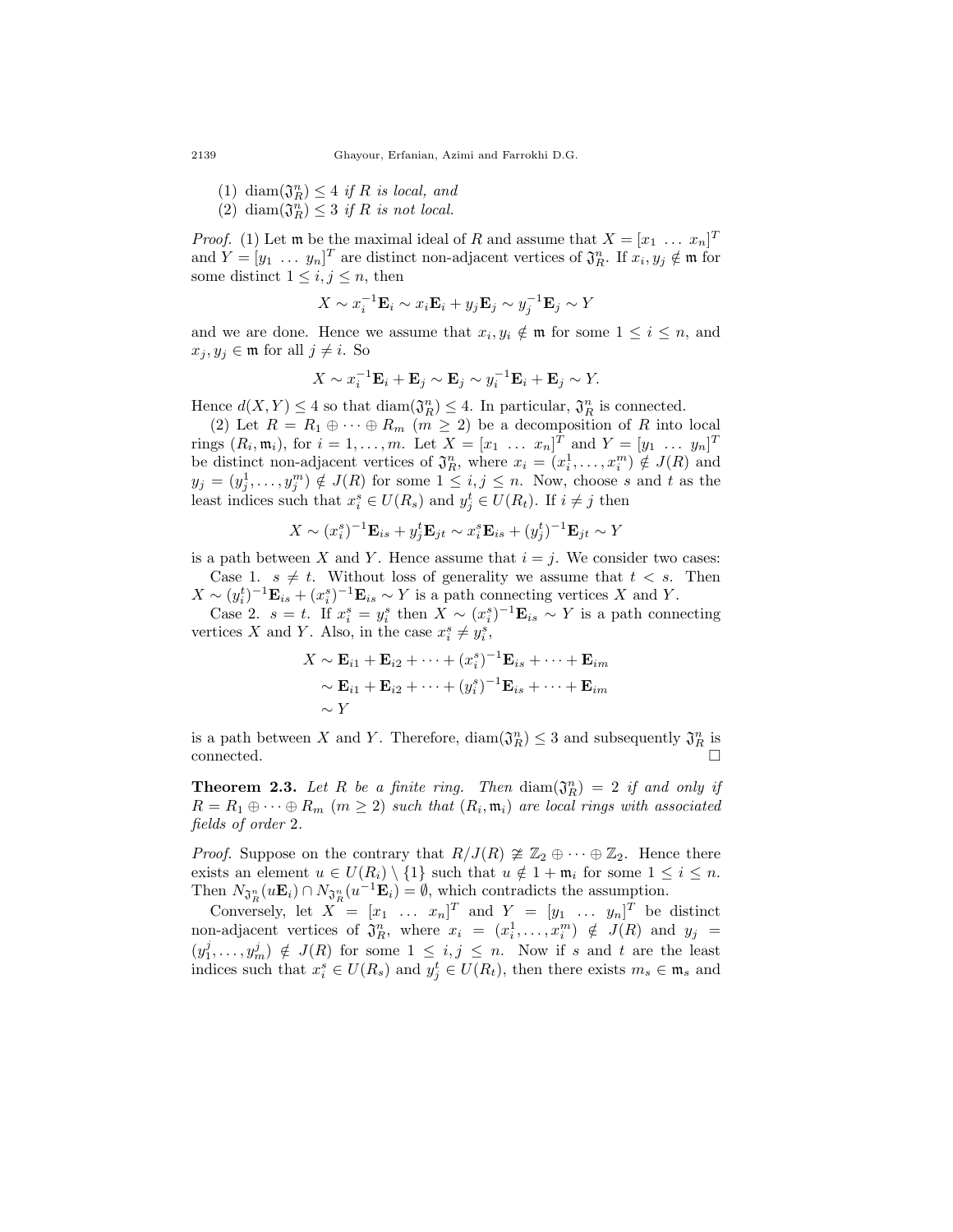$m_t \in \mathfrak{m}_t$  such that  $x_i^s = 1 + m_s$  and  $y_j^t = 1 + m_t$ . So  $X \sim \mathbf{E}_{is} + \mathbf{E}_{jt} \sim Y$  is a path between  $X$  and  $Y$ . The proof is completed.

### 3. **Forbidden structures**

In this section, we shall study an *n*-array Jacobson graph, which lacks special subgraphs. This enables us to determine an *n*-array Jacobson graph that is planar, outer planar, projective, perfect or domination perfect. The following lemma will be used frequently in the sequel.

<span id="page-4-3"></span>**Lemma 3.1.** *The only finite local rings*  $(R, \mathfrak{m})$  *with*  $|\mathfrak{m}| = p$  *are*  $\mathbb{Z}_{p^2}$  *and*  $\mathbb{Z}_p[x]/(x^2)$ .

*Proof.* Let  $\mathfrak{m} = \{ix : i = 0, \ldots, p-1\}$  and  $\alpha + \mathfrak{m}$  be a generator of the multiplicative group of  $R/\mathfrak{m}$ . Since  $\alpha x \in \mathfrak{m}$  and  $\alpha$  is a unit, we have that  $\alpha x = ix$  for some  $1 \leq i \leq p-1$ , hence  $(\alpha - i)x = 0$ . Then  $\alpha - i$  is a nonunit element of *R*, which implies that  $\alpha - i \in \mathfrak{m}$ . Thus  $\alpha - i = jx$  for some 1 ≤  $j$  ≤  $p$ −1, from which it follows that  $R = \langle 1, x \rangle$ . Since  $R$  is finite,  $J(R) = \mathfrak{m}$ is nilpotent, which implies that  $x^2 = 0$ . Therefore  $R \cong \mathbb{Z}_{p^2}$  or  $\mathbb{Z}_p[x]/(x^2)$ , as required.  $\Box$ 

Remind that a graph is *planar* if it can be drawn in the plane in such a way that two edges intersect only on the endpoints. A well-known theorem of Kuratowski states that a graph is planar if and only if it does not have any subdivision of  $K_5$  or  $K_{3,3}$  as a subgraph. The following lemma, as a corollary to Euler's formula, gives a simple criterion for planarity of graphs. Recall that  $\delta(\Gamma)$  is the minimum valency of a graph  $\Gamma$ .

<span id="page-4-0"></span>**Lemma 3.2.** *If*  $\Gamma$  *is a planar graph, then*  $\delta(\Gamma) \leq 5$ *.* 

Planar Jacobson graphs are completely described in[[2](#page-16-0)] as follows.

<span id="page-4-1"></span>**Theorem 3.3** ([\[2](#page-16-0), Theorem 4.3]). Let R be a finite ring. Then  $\mathfrak{J}_R$  is planar if *and only if either R is a field, or R is isomorphic to one of the following rings:*

- (i)  $\mathbb{Z}_4$ ,  $\mathbb{Z}_2 \oplus \mathbb{Z}_2$ ,  $\mathbb{Z}_2[x]/(x^2)$  of order 4,
- (ii)  $\mathbb{Z}_6$  *of order* 6*,*
- (iii)  $\mathbb{Z}_8, \mathbb{Z}_2 \oplus \mathbb{Z}_4, \mathbb{Z}_2 \oplus \mathbb{Z}_2 \oplus \mathbb{Z}_2, \mathbb{Z}_2[x]/(x^3), \mathbb{Z}_4[x]/(2x, x^2), \mathbb{Z}_2 \oplus \mathbb{Z}_2[x]/(x^2),$  $\mathbb{Z}_2 \oplus \mathbb{Z}_2[x]/(x^2 + x + 1), \mathbb{Z}_4[x]/(2x, x^2 - 2), \mathbb{Z}_2[x, y]/(x, y)^2$  of order 8*, and*
- $(iv) \mathbb{Z}_9$ ,  $\mathbb{Z}_3 \oplus \mathbb{Z}_3$ ,  $\mathbb{Z}_3[x]/(x^2)$  *of order* 9*.*

<span id="page-4-2"></span>**Theorem 3.4.** Let R be a finite ring and  $n \geq 2$ . Then  $\mathfrak{J}_R^n$  is planer if and *only if*

- (1)  $n = 2$  *and either*  $R \cong \mathbb{Z}_2$  *or*  $R \cong \mathbb{Z}_3$ *, or*
- (2)  $n = 3$  *and*  $R \cong \mathbb{Z}_2$ .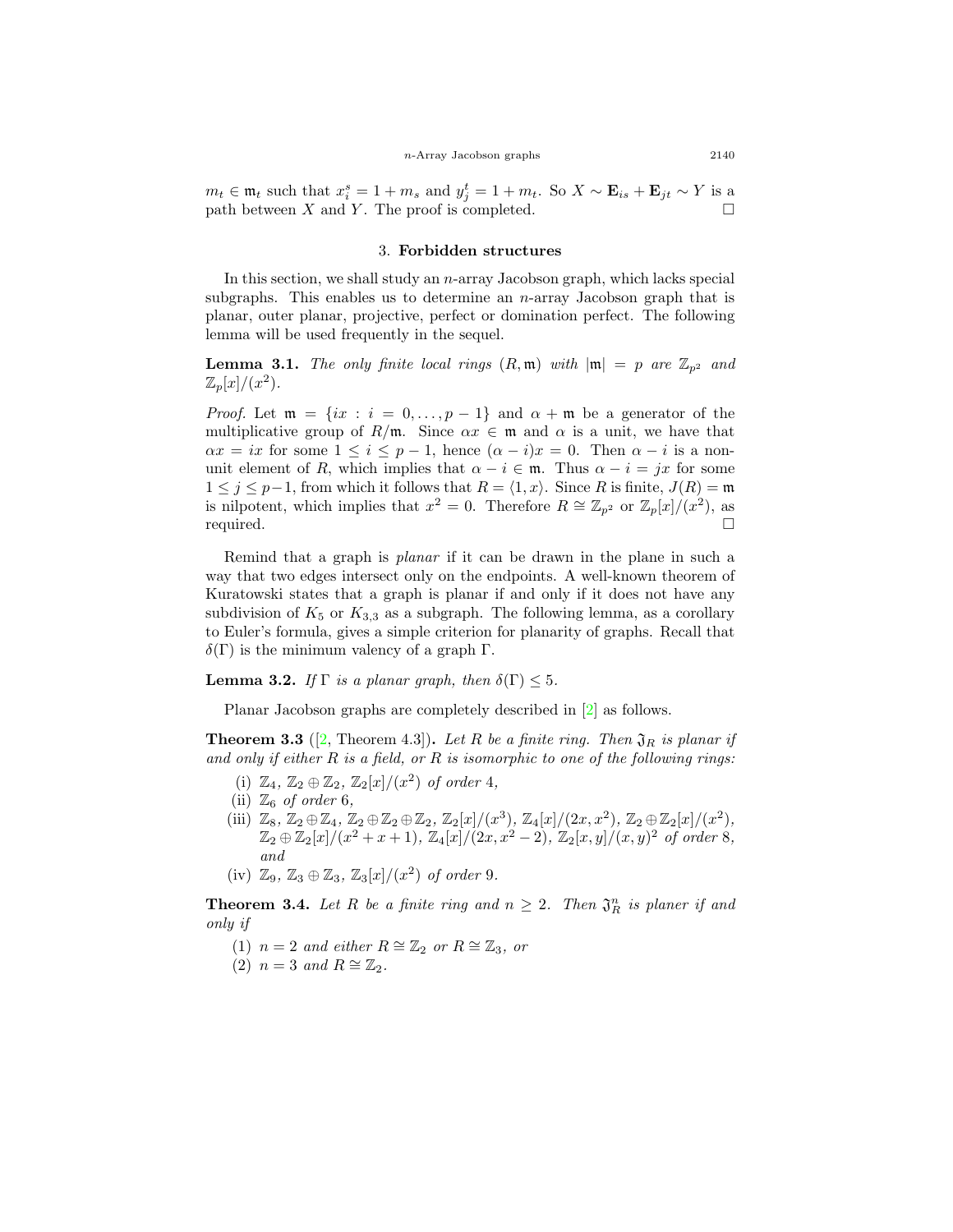<span id="page-5-0"></span>

Figure 1

*Proof.* Suppose that  $\mathfrak{J}_R^n$  is planar. First assume that R is not a local ring. Let  $R = R_1 \oplus \cdots \oplus R_m$  be a decomposition of *R* into local rings  $R_i$ , for  $i = 1, \ldots, m$ . Then the subgraph induced by

 $\mathbf{E}_{11}$ ,  $\mathbf{E}_{11}$  +  $\mathbf{E}_{21}$ ,  $\mathbf{E}_{11}$  +  $\mathbf{E}_{21}$  +  $\mathbf{E}_{22}$ ,  $\mathbf{E}_{11}$  +  $\mathbf{E}_{12}$ ,  $\mathbf{E}_{11}$  +  $\mathbf{E}_{22}$ 

is isomorphic to  $K_5$ , which is a contradiction. Hence  $R$  is local with maximal ideal **m**. It is easy to see that  $\delta(\mathfrak{J}_R^n) > 5$  when  $\mathfrak{m} \neq 0$ . Hence, by invoking Lemma [3.2](#page-4-0), it follows that  $m = 0$  so that *R* is a field. If  $n \geq 3$ , then the same argument shows that  $\delta(\mathfrak{J}_R^n) > 5$  unless  $n = 3$  and  $R \cong \mathbb{Z}_2$ . Finally assume that  $n = 2$ . If  $|R| \geq 4$ , then  $\mathfrak{J}_R^n$  has a subdivision of  $K_{3,3}$  as drawn in Figure [1,](#page-5-0) in which  $a = \mathbf{E}_1$ ,  $b = u\mathbf{E}_1$ ,  $c = v\mathbf{E}_1$ ,  $d = \mathbf{E}_1 + v\mathbf{E}_2$ ,  $e = \mathbf{E}_1 + u\mathbf{E}_2$ ,  $f = \mathbf{E}_1 + \mathbf{E}_2, g = u^{-1}\mathbf{E}_1 + (1 - u^{-1})\mathbf{E}_2, h = v^{-1}\mathbf{E}_1 + (1 - v^{-1})\mathbf{E}_2, i = u^{-1}\mathbf{E}_1 +$  $u^{-1}(1-u^{-1})\mathbf{E}_2, j = v^{-1}\mathbf{E}_1 + u^{-1}(1-v^{-1})\mathbf{E}_2, k = u^{-1}\mathbf{E}_1 + v^{-1}(1-u^{-1})\mathbf{E}_2,$  $l = v^{-1} \mathbf{E}_1 + v^{-1} (1 - v^{-1}) \mathbf{E}_2$  and that  $u, v \in R \setminus \{0, 1\}$  with  $v \neq u$ . Therefore,  $R \cong \mathbb{Z}_2$  $R \cong \mathbb{Z}_2$  or  $\mathbb{Z}_3$  $\mathbb{Z}_3$ . The converse is straightforward by Figures 2, 3 and [4](#page-5-1). □

<span id="page-5-1"></span>

Utilizing the above classifications of planar *n*-array Jacobson graphs, it is now easy to describe all outer planar *n*-array Jacobson graphs. Recall that a graph is *outer planar* if it has a planar embedding such that all vertices belong to the outer region.

**Corollary 3.5.** Let  $R$  be a finite ring. Then  $\mathfrak{J}_R^n$  is outer planer if and only if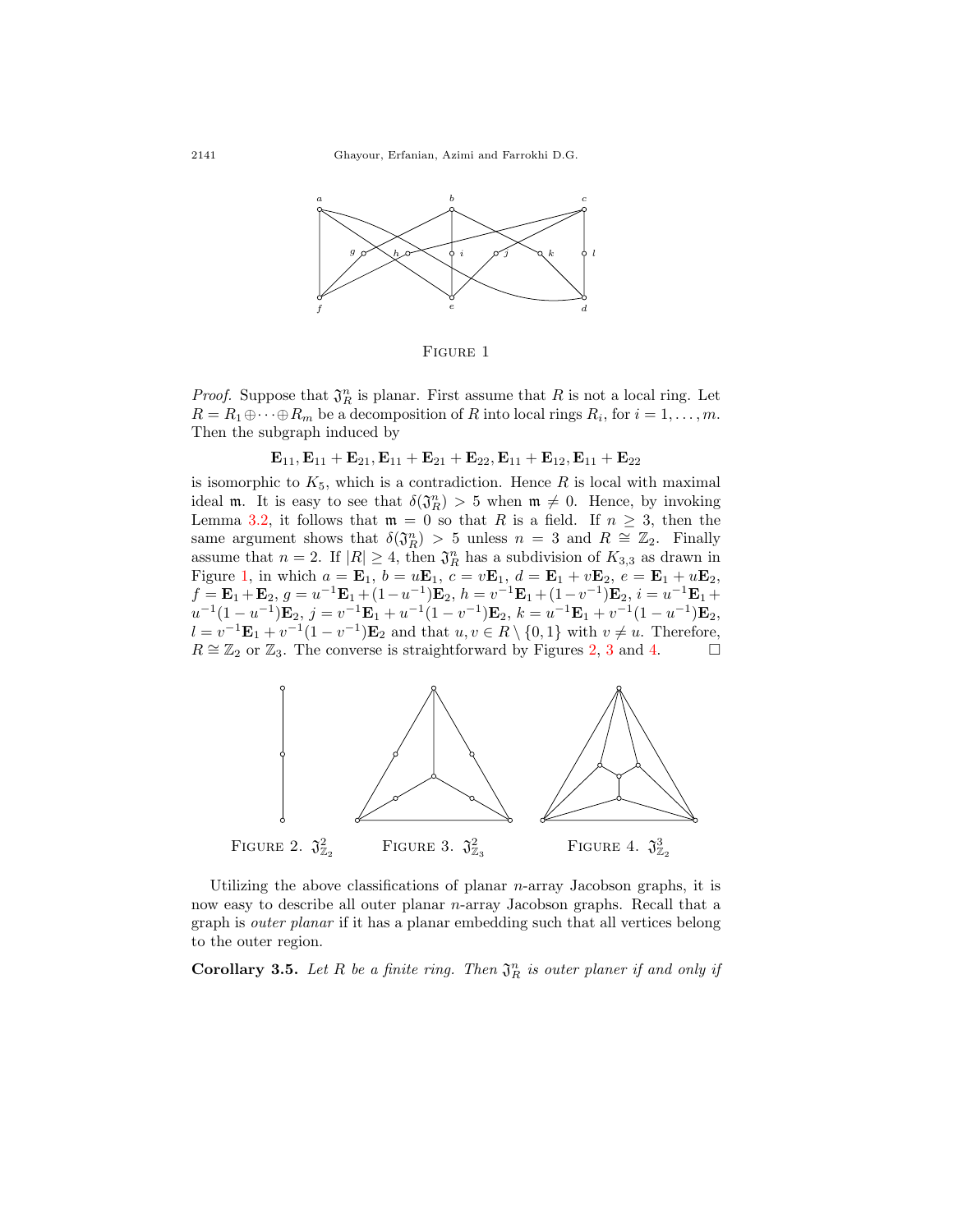*n*-Array Jacobson graphs 2142

(1) 
$$
n = 1
$$
 and R is a field or  $R \cong \mathbb{Z}_4$ ,  $\mathbb{Z}_2 \oplus \mathbb{Z}_2$ ,  $\mathbb{Z}_2[x]/(x^2)$ ,  $\mathbb{Z}_6$ ,  $\mathbb{Z}_9$ ,  $\mathbb{Z}_3 \oplus \mathbb{Z}_3$   
or  $\mathbb{Z}_3[x]/(x^2)$ , or  
(2)  $n = 2$  and  $R \cong \mathbb{Z}_2$ .

*Proof.* If  $\mathfrak{J}_R^n$  is outer planar, then it is planar and must be one of the rings in Theorems [3.3](#page-4-1) or [3.4.](#page-4-2) Now, a simple verification shows that all rings except those written in the corollary have a subdivision of non-outer planar graphs  $K_4$  or  $K_{2,3}$ , as required.

Studying embeddings of *n*-array Jacobson graphs on surfaces of higher genus is very difficult in general. For this reason, in this paper, we just consider the embedding of *n*-array Jacobson graphs on the non-orientable surface of genus 1 known as the projective plane. A non-planar graph is said to be *projective* if it can be drawn in the projective plane in such a way that two edges are crossing only at the end vertices. Examples of non-projective graphs are *K*7,  $2K_5$ ,  $K_{4,4}$ ,  $2K_{3,3}$  and  $K_{3,3}$   $\cdot K_{3,3}$  possessing the graphs  $A_2$ ,  $A_5$ ,  $E_{18}$ ,  $E_{42}$  and  $E_1$  of [\[7](#page-16-7), pp. 365–369] as subgraph, respectively.

<span id="page-6-0"></span>**Theorem 3.6.** *The graph*  $\mathfrak{J}_R^n$  *is projective if and only if*  $n = 1$  *and*  $R \cong \mathbb{Z}_{10}$  $or\ \mathbb{Z}_3 \oplus \mathbb{F}_4.$ 

*Proof.* First suppose that  $\mathfrak{J}_R^n$  is a projective graph and  $R = R_1 \oplus \cdots \oplus R_m$  is a decomposition of *R* into local rings  $R_1, \ldots, R_m$ . If  $m, n \geq 2$  then, by Figure [5](#page-8-0),  $\mathfrak{J}_R^n$  has a subgraph isomorphic to  $K_{3,3} \cdot K_{3,3}$ , the dot product of two copies of  $K_{3,3}$ , which is a contradiction. Now, we proceed in two cases:

Case 1.  $m = 1$  and  $n \geq 2$ . Then R is a local ring with a maximal ideal m. If  $|\mathfrak{m}|$  ≥ 3 and  $m, m' \in \mathfrak{m} \setminus \{0\}$ , then, by Figure [6](#page-8-1),  $\mathfrak{J}_R^n$  has a subgraph isomorphic to  $K_{3,3} \cdot K_{3,3}$ , a contradiction. Now let  $|\mathfrak{m}| = 2$  and  $m \in \mathfrak{m} \setminus \{0\}$ . Then, by Lemma [3.1](#page-4-3),  $R \cong \mathbb{Z}_4$  or  $\mathbb{Z}_2[x]/(x^2)$ , hence  $\mathfrak{J}_R^n$  has a bipartite subgraph with bipartition

$$
{\{\mathbf{E}_1+\mathbf{E}_2,\mathbf{E}_1+x\mathbf{E}_2,x\mathbf{E}_1+\mathbf{E}_2,x\mathbf{E}_1+x\mathbf{E}_2\}}\ \text{and}\ {\{\mathbf{E}_1,\mathbf{E}_2,x\mathbf{E}_1,x\mathbf{E}_2\}},
$$

where  $x \in R \setminus (J(R) \cup \{1\})$  and this is a contradiction.

Now suppose that  $\mathfrak{m} = 0$ , hence *R* is a finite field. If  $n \geq 4$  then  $\mathfrak{J}_R^n$  has a subgraph isomorphic to the non-projective graph  $G$  (see  $[7, p. 370]$ ) as drawn in Figure [7,](#page-8-2) where  $a, b, c, d, e, f, g, h, i, j, k, l$  denote  $\mathbf{E}_1 + \mathbf{E}_4$ ,  $\mathbf{E}_1 + \mathbf{E}_2 + \mathbf{E}_4$ ,  $\mathbf{E}_2$ , **E**<sub>1</sub>+**E**<sub>2</sub>, **E**<sub>2</sub>+**E**<sub>3</sub>, **E**<sub>1</sub>+**E**<sub>3</sub>, **E**<sub>3</sub>+**E**<sub>4</sub>, **E**<sub>2</sub>+**E**<sub>3</sub>+**E**<sub>4</sub>, **E**<sub>3</sub>, **E**<sub>2</sub>+**E**<sub>4</sub>, **E**<sub>1</sub>+**E**<sub>2</sub>+**E**<sub>3</sub>+**E**<sub>4</sub>, respectively, a contradiction. Hence  $n \leq 3$ .

Suppose  $n = 3$ . If *R* has an element  $\alpha$  different from  $0, \pm 1$ , then, by Figure [8](#page-9-0),  $\mathfrak{J}_R^n$  is not projective, a contradiction. Also, if *R* ≅  $\mathbb{Z}_3$  then, by Figure [9](#page-9-1),  $\mathfrak{J}_R^n$ is not projective from which it follows that  $R \cong \mathbb{Z}_2$ . This implies that  $\mathfrak{J}_R^n$  is planar, which is a contradiction. Finally, assume  $n = 2$ . First, observe that by Figures [10](#page-9-2) and [11](#page-10-0), the graph  $\mathfrak{J}_R^n$  is not projective when  $|R| = 4$  and 5,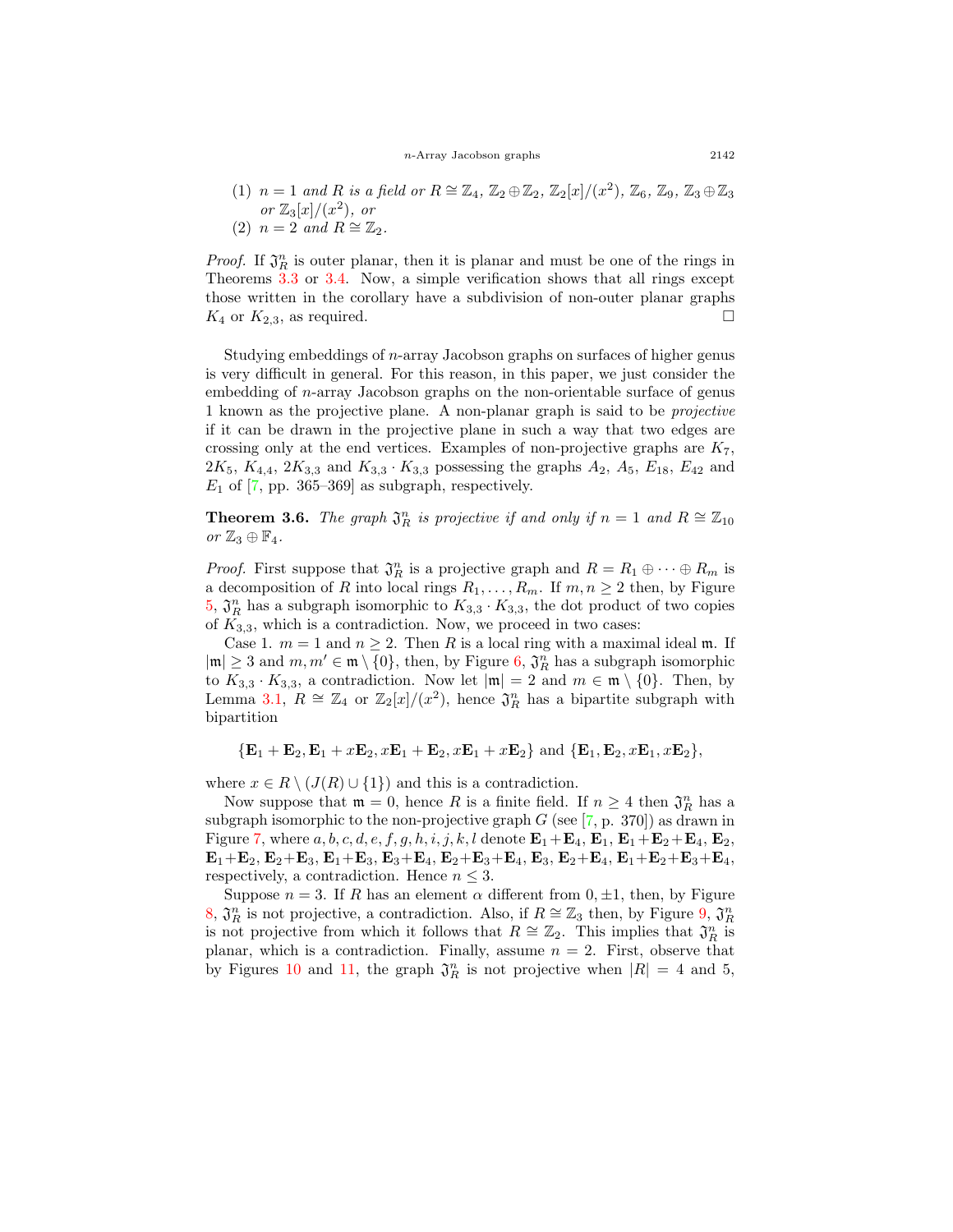respectively. Note that *a, b, c, d, e, f, g, h, i, j, k, l, m, n* denote the vertices

 $\lceil 1 \rceil$ *θ* 2 ] *,*  $\int \theta^2$ *θ* 2 ] *,*  $\lceil \theta^2 \rceil$ 1 ] *,*  $\lceil 1 \rceil$ *θ* ] *,*  $\lceil 1 \rceil$ 0 ] *,*  $\lceil 1 \rceil$ 1 ] *,*  $\lceil \theta^2 \rceil$ *θ* ] *,*  $\lceil 0$ *θ* 2 ] *,* [ *θ θ* ] *,* [ *θ* 1 ] *,*  $\lceil \theta^2 \rceil$ 0 ] *,* [ *θ θ* 2 ] *,*  $\lceil 0 \rceil$ *θ* ] *,* [ *θ*  $\overline{0}$ ]

in Figure [10](#page-9-2) where  $\theta$  is the multiplicative generator of R and denote the vertices

[ 4 2 ] *,*  $\lceil 1 \rceil$ 1 ] *,*  $\lceil 0 \rceil$ 1 ] *,* [ 4 1 ] *,* [ 4 0 ] *,* [ 4 3 ] *,*  $\lceil 2 \rceil$ 1 ] *,* [ 3 0 ] *,*  $\lceil 2 \rceil$ 2 ] *,*  $\lceil 0 \rceil$ 3 ] *,*  $\lceil 0$ 2 ] *,*  $\lceil 2 \rceil$ 3 ] *,*  $\lceil 2 \rceil$ 4 ] *,*  $\lceil 1 \rceil$ 2 ]

in Figure [11](#page-10-0). Hence we must have  $|R| \ge 7$ . Now, by [\[6](#page-16-8), Proposition 3], we have  $|E(\mathfrak{J}_R^n)| \leq 3|V(\mathfrak{J}_R^n)| - 6$ , which is impossible for

$$
\deg_{\mathfrak{J}_R^n} \left( \begin{bmatrix} a \\ b \end{bmatrix} \right) = \begin{cases} |R|, & (a,b) \neq (\pm 1,0) \text{ and } (0, \pm 1), \\ |R| - 1, & (a,b) = (\pm 1,0) \text{ or } (0, \pm 1). \end{cases}
$$

Case 2.  $n = 1$ . If *R* is a finite local ring, then  $|R| = |\mathfrak{m}||F|$  is a prime power in which m and *F* are the maximal ideal and the associated field of *R*, respectively. By [\[2](#page-16-0), Theorem 2.2],  $\mathfrak{J}_R^1 \cong (1+\varepsilon_F)K_{|\mathfrak{m}|} \cup (|F|-2-\varepsilon_F)/2K_{|\mathfrak{m}|,|\mathfrak{m}|},$ where  $\varepsilon_F$  is the parity of  $|F|$ . Since  $\mathfrak{J}_R^1$  has no subgraphs isomorphic to  $K_{4,4}$ ,  $2K_{3,3}$  and  $2K_5$ , it follows that  $|\mathfrak{m}| \leq 4$  and  $|F| \leq 3$  so that  $\mathfrak{J}^1_R$  is planar, a contradiction. Hence *R* is a finite non-local ring. Let  $R = R_1 \oplus \cdots \oplus R_m$  $(m \geq 2)$  be a decomposition of *R* into local rings  $(R_i, \mathfrak{m}_i)$  with associated fields  $F_i$ , for  $i = 1, \ldots, m$ . If  $\mathfrak m$  is a maximal ideal of *R*, then  $|\mathfrak m| \leq 6$  for otherwise  $1 + \mathfrak{m}$  induces a complete subgraph with  $|\mathfrak{m}| \geq 7$  vertices, a contradiction. Hence

$$
\frac{|R|}{|F_i|} = |R_1 \oplus \cdots \oplus R_{i-1} \oplus \mathfrak{m}_i \oplus R_{i+1} \oplus \cdots \oplus R_m| \leq 6.
$$

Moreover,  $|F_i| \leq 5$  since  $|F_i|$  is a prime power and  $|F_i| \leq |R|/|F_j| \leq 6$  for any  $j \neq i$ . On the other hand, none of the graphs of  $\mathbb{Z}_5 \oplus \mathbb{Z}_5$ ,  $\mathbb{Z}_5 \oplus \mathbb{F}_4$ ,  $\mathbb{F}_4 \oplus \mathbb{F}_4$ and  $\mathbb{Z}_5 \oplus \mathbb{Z}_3$  is projective for they have subgraphs isomorphic to  $2K_5$ ,  $2K_5$ ,  $K_{3,3} \cdot K_{3,3}$  and  $2K_5$ , respectively. Hence, by using [\[2](#page-16-0), Theorem 4.3], *R* is isomorphic to one of the rings  $\mathbb{Z}_5 \oplus \mathbb{Z}_2$ ,  $\mathbb{Z}_4 \oplus \mathbb{Z}_3$ ,  $\mathbb{Z}_2[x]/(x^2) \oplus \mathbb{Z}_3$ ,  $\mathbb{F}_4 \oplus \mathbb{Z}_3$ ,  $\mathbb{Z}_4 \oplus \mathbb{Z}_4, \mathbb{Z}_4 \oplus \mathbb{Z}_2[x]/(x^2), \mathbb{Z}_4 \oplus \mathbb{F}_4, \mathbb{Z}_2[x]/(x^2) \oplus \mathbb{Z}_2[x]/(x^2), \mathbb{Z}_2[x]/(x^2) \oplus \mathbb{F}_4$  and  $\mathbb{Z}_3 \oplus \mathbb{Z}_2 \oplus \mathbb{Z}_2$ . By Figure [12,](#page-10-1)  $\mathfrak{J}^1_{\mathbb{Z}_3 \oplus \mathbb{Z}_2 \oplus \mathbb{Z}_2}$  is not projective, where  $a, b, c, d, e, f, g$ denote **e**2, **e**1+**e**2, *−***e**1+**e**2, *−***e**1+**e**2+**e**3, **e**2+**e**3, **e**1+**e**3, *−***e**1+**e**3, **e**1+**e**2+**e**3, respectively.

On the other hand, if  $A = \mathbb{Z}_4$  or  $\mathbb{Z}_2[x]/(x^2)$ ,  $B = \mathbb{Z}_4$  or  $\mathbb{Z}_2[x]/(x^2)$  or  $\mathbb{F}_4$ , and  $A \setminus J(A) = \{a, b\}$ , then  $\mathfrak{J}_{A \oplus B}$  has a bipartite subgraph isomorphic to  $K_{4,4}$ whose parts are  $a \oplus B$  and  $b \oplus B$ . Therefore,  $R \cong \mathbb{Z}_5 \oplus \mathbb{Z}_2 \cong \mathbb{Z}_{10}$  and  $\mathbb{F}_4 \oplus \mathbb{Z}_3$ , as required.

Conversely, from Figures [13](#page-10-2), [14](#page-11-0) and [15](#page-11-1), the graphs  $\mathfrak{J}^1_{\mathbb{Z}_2[x]/(x^2)\oplus\mathbb{Z}_3} \cong \mathfrak{J}^1_{\mathbb{Z}_3\oplus\mathbb{Z}_4}$ ,  $\mathfrak{J}^1_{\mathbb{Z}_5 \oplus \mathbb{Z}_2}$  and  $\mathfrak{J}^1_{\mathbb{F}_4 \oplus \mathbb{Z}_3}$  are projective, where  $a, b, c, d, e, f, g, h, i, j$  denote  $\mathbf{e}_2, -\mathbf{e}_2$ , **e**<sup>1</sup> + **e**2, **e**<sup>1</sup> *−* **e**2, *−***e**<sup>1</sup> *−* **e**2, *−***e**<sup>1</sup> + **e**2, **e**1, **e**<sup>1</sup> + 2**e**2, *−***e**1, *−***e**<sup>1</sup> + 2**e**<sup>2</sup> in Figure [13](#page-10-2) with  $R = \mathbb{Z}_3 \oplus \mathbb{Z}_4$ ,  $a, b, c, d, e, f, g, h, i$  denote  $e_2$ ,  $e_1 + e_2$ ,  $2e_1 + e_2$ ,  $-2e_1 + e_2$ , *−***e**<sup>1</sup> + **e**2, **e**1, *−*2**e**1, 2**e**1, *−***e**<sup>1</sup> in Figure [14](#page-11-0), and *a, b, c, d, e, f, g, h, i, j, k* denote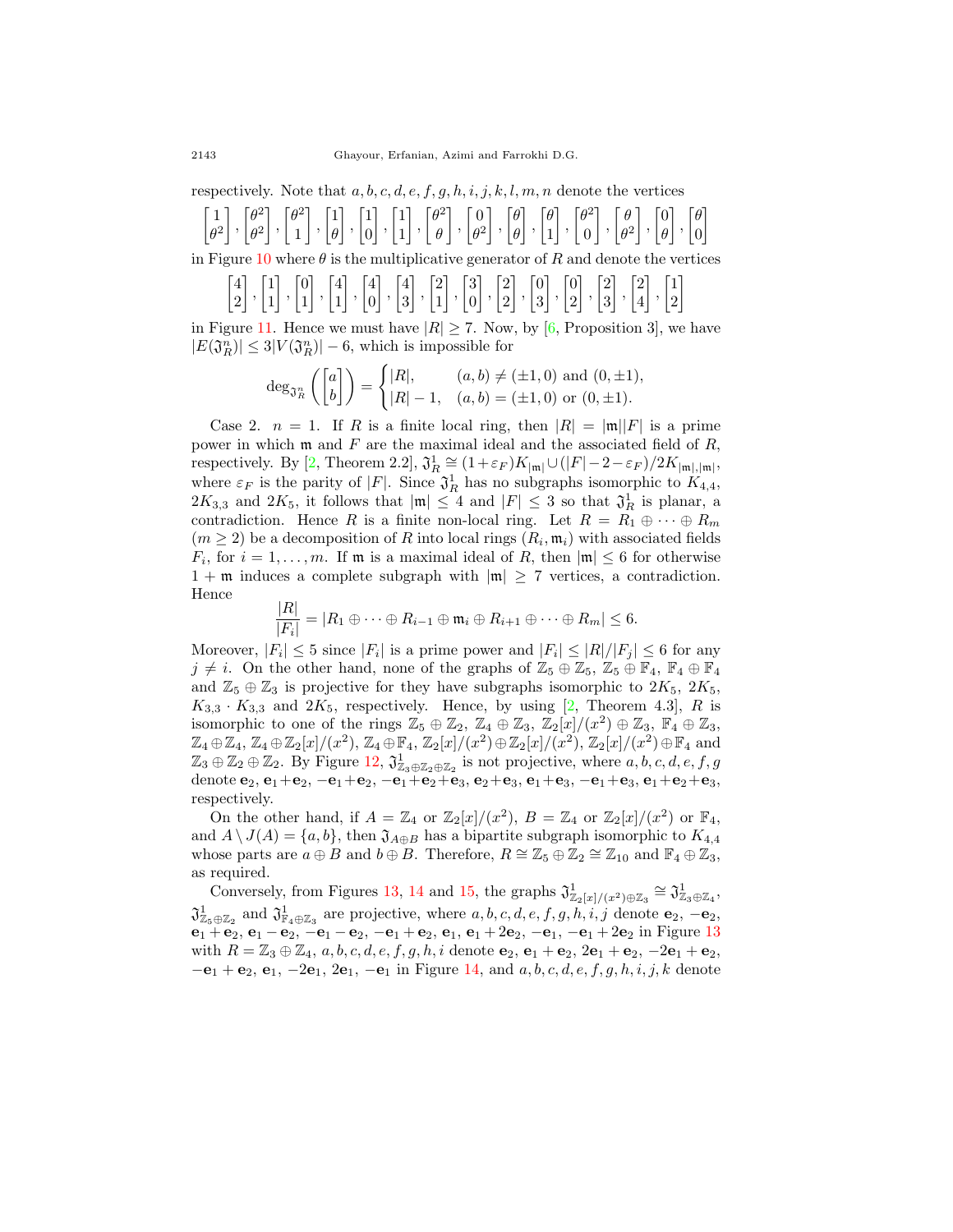${\bf e}_2, \ \alpha {\bf e}_1 + {\bf e}_2, \ \alpha^{-1}{\bf e}_1, \ \alpha {\bf e}_1 - {\bf e}_2, \ {\bf e}_1 - {\bf e}_2, \ - {\bf e}_2, \ \alpha^{-1}{\bf e}_1 - {\bf e}_2, \ \alpha {\bf e}_1, \ \alpha^{-1}{\bf e}_1 + {\bf e}_2,$ **e**<sub>1</sub> + **e**<sub>2</sub>, **e**<sub>1</sub> in Figure [15](#page-11-1) with  $\alpha \in \mathbb{F}_4 \setminus \{0, 1\}$ . The proof is complete. □

<span id="page-8-0"></span>

FIGURE 5

<span id="page-8-1"></span>

FIGURE 6

<span id="page-8-2"></span>

FIGURE 7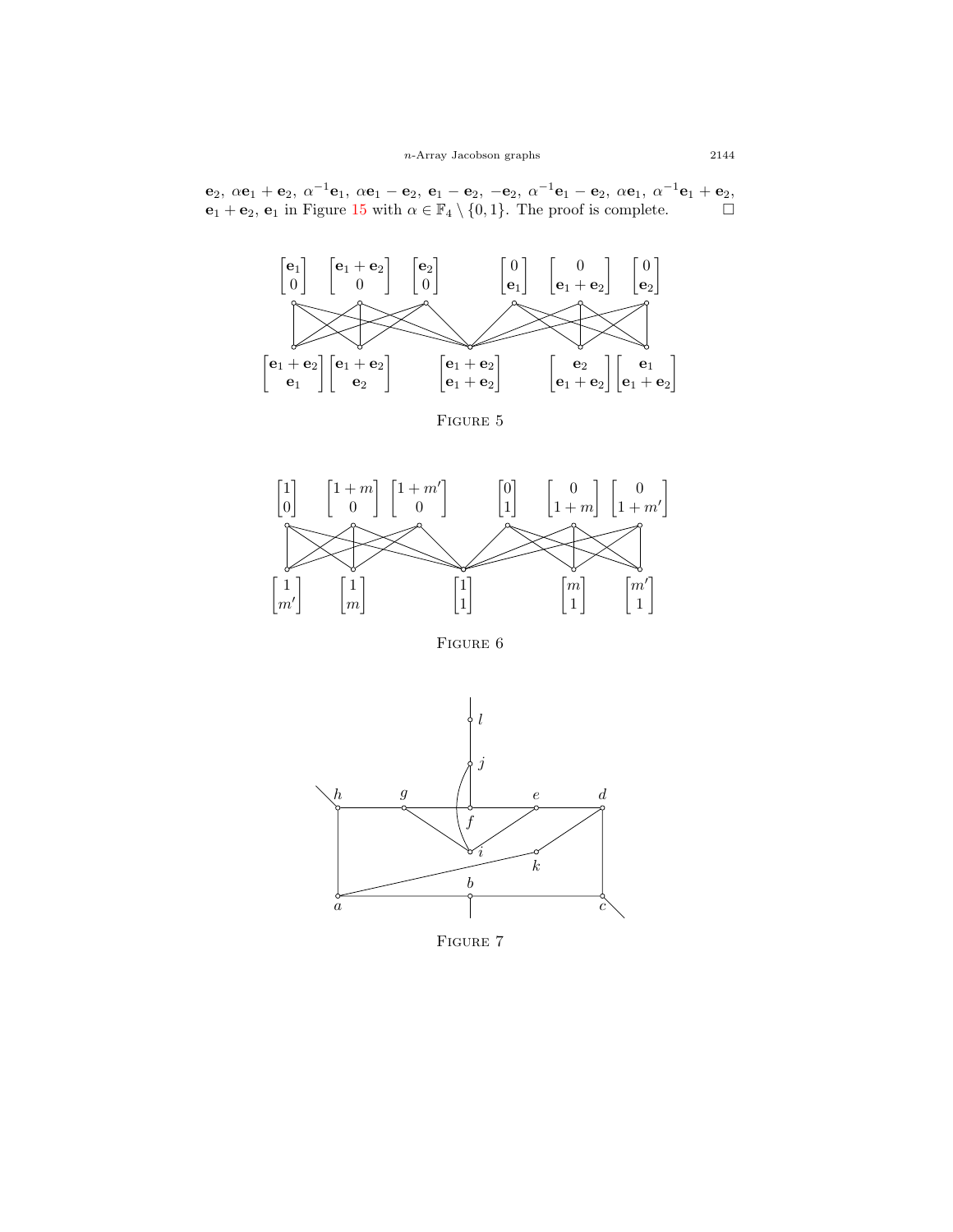<span id="page-9-1"></span><span id="page-9-0"></span>

<span id="page-9-2"></span>In what follows we consider two problems of different nature which can be state in terms of forbidden subgraphs. A *proper coloring* of a graph is an assignment of some colors to its vertices in such a way that adjacent vertices have distinct colors. The minimum number of colors required to color a graph properly is called the *chromatic number* of the graph. A graph is *perfect* if the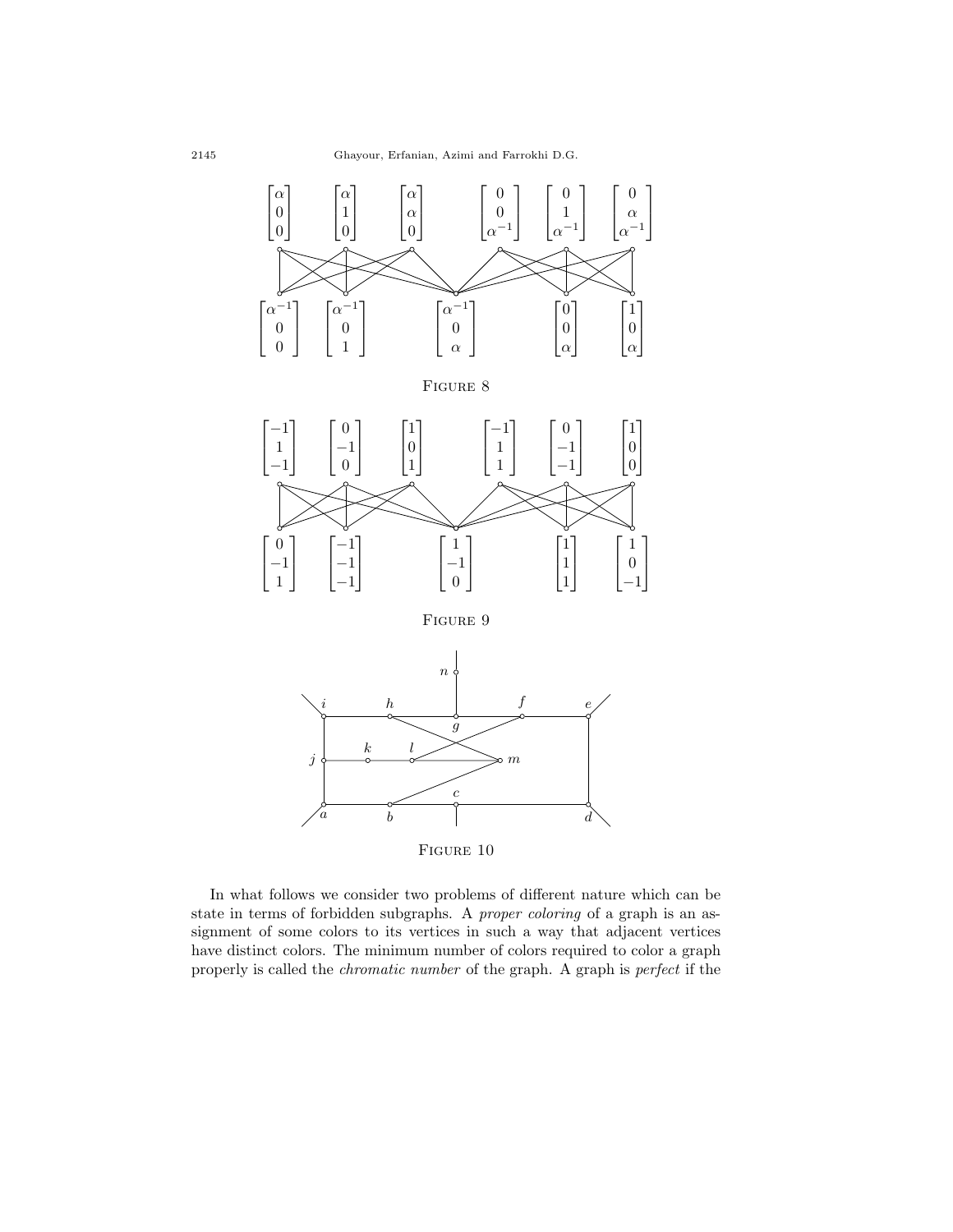<span id="page-10-0"></span>

FIGURE 11

<span id="page-10-1"></span>

FIGURE 12

<span id="page-10-2"></span>

FIGURE 13.  $\mathfrak{J}^1_{\mathbb{Z}_2[x]/(x^2)\oplus\mathbb{Z}_3} \cong \mathfrak{J}^1_{\mathbb{Z}_3\oplus\mathbb{Z}_4}$ 

chromatic and clique number of its induced subgraphs are the same. The following theorem of Chudnovsky, Robertson, Seymour and Thomas characterizes all perfect graphs.

**Theorem 3.7** (Strong perfect graph theorem [\[5](#page-16-9)])**.** *A graph* Γ *is perfect if and only if neither*  $\Gamma$  *nor*  $\overline{\Gamma}$  *contains an induced odd cycle of length*  $\geq$  5*.* 

The perfect Jacobson graphs are already classified as follows.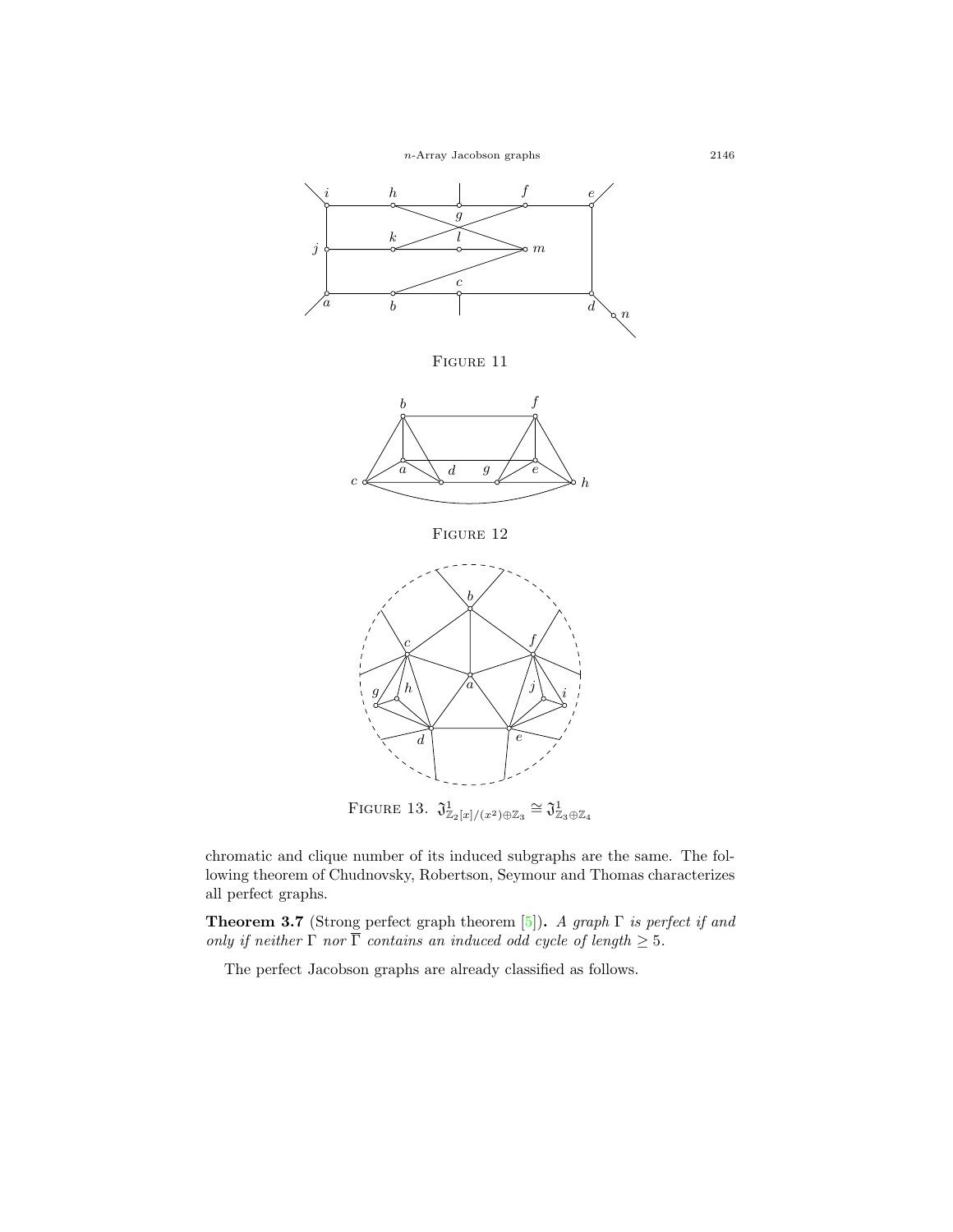

FIGURE 15.  $\mathfrak{J}^1_{\mathbb{F}_4\oplus\mathbb{Z}_3}$ 

<span id="page-11-1"></span>**Theorem 3.8** ([\[2](#page-16-0), Theorem 4.6]). Let  $R$  be a finite ring. Then  $\mathfrak{J}_R$  is perfect *if and only if*

- (1) *R is a local ring,*
- $(2)$   $R/J(R) \cong \mathbb{Z}_3 \oplus \mathbb{Z}_3$  or  $\mathbb{Z}_2 \oplus F$  or  $\mathbb{Z}_3 \oplus \mathbb{Z}_2 \oplus \mathbb{Z}_2$  or  $\mathbb{Z}_2 \oplus \mathbb{Z}_2 \oplus \mathbb{Z}_2$  or  $\mathbb{Z}_2 \oplus \mathbb{Z}_2 \oplus \mathbb{Z}_2 \oplus \mathbb{Z}_2$

*where F is a finite field.*

In Theorem [3.10,](#page-12-0) we complete the classification of perfect *n*-array Jacobson graphs. Our proof uses the following lemma, which can be proved in the same wayas in  $[2, \text{Lemma } 4.5].$  $[2, \text{Lemma } 4.5].$  $[2, \text{Lemma } 4.5].$ 

<span id="page-11-2"></span>**Lemma 3.9.** Let R be a finite ring. Then  $\mathfrak{J}_R^n$  is perfect if and only if  $\mathfrak{J}_{R/J(R)}^n$ *is perfect.*

<span id="page-11-0"></span>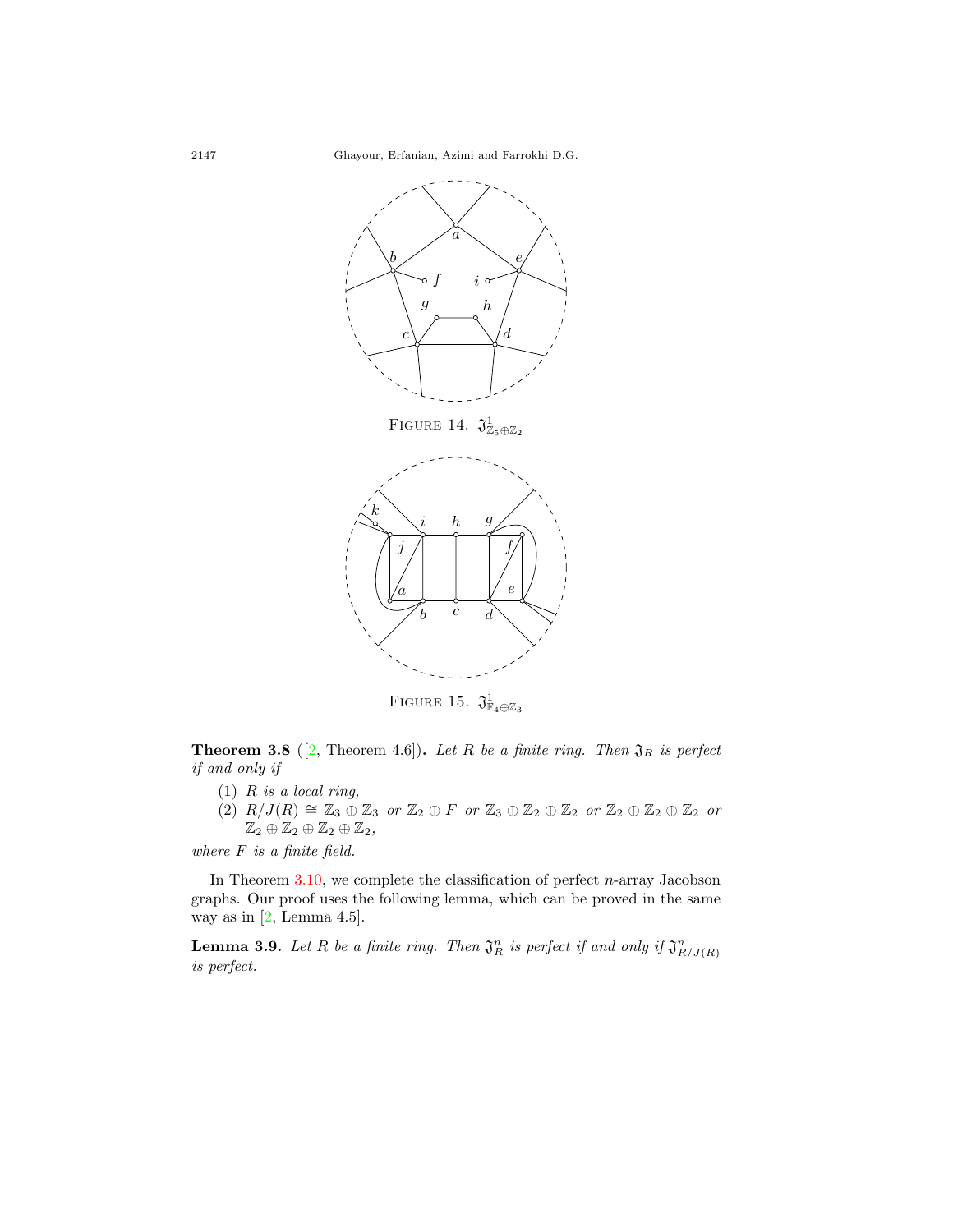<span id="page-12-0"></span>**Theorem 3.10.** Let R be a finite ring and  $n \geq 2$ . Then  $\mathfrak{J}_R^n$  is perfect if and *only if*

- (1)  $n \leq 4$  *and R is a local ring with associated field of order* 2*, or*
- $(2)$   $n = 2$  and  $R/J(R) \cong \mathbb{Z}_2 \oplus \mathbb{Z}_2$ .

*Proof.* Let *R* be a finite ring with perfect *n*-array Jacobson graph. By Lemma [3.9,](#page-11-2) we may assume that  $J(R) = 0$ . First suppose that R is not local and that  $R = F_1 \oplus \cdots \oplus F_m \ (m \geq 2)$  is a decomposition of *R* into fields  $F_i$ . The five vertices

$$
\mathbf{E}_{11}+\mathbf{E}_{13}, \mathbf{E}_{11}+\mathbf{E}_{12}, \mathbf{E}_{12}+\mathbf{E}_{21}+\mathbf{E}_{23}, \mathbf{E}_{21}+\mathbf{E}_{22}, \mathbf{E}_{13}+\mathbf{E}_{22}
$$

induce a five-cycle in  $\mathfrak{J}_R^n$  when  $m \geq 3$ . Hence  $m = 2$ . If  $0, 1 \neq \alpha \in U(F_i)$  and  $j \neq i$ , then the five vertices

$$
\mathbf{E}_{ii} + \mathbf{E}_{ij} + \mathbf{E}_{ji}, \alpha \mathbf{E}_{ii} + \mathbf{E}_{ij}, \alpha^{-1} \mathbf{E}_{ii}, \alpha \mathbf{E}_{ii} + \mathbf{E}_{jj}, \mathbf{E}_{ji} + \mathbf{E}_{jj}
$$

induce a five-cycle in  $\mathfrak{J}_R^n$ , which is impossible. Hence  $R \cong \mathbb{Z}_2 \oplus \mathbb{Z}_2$ . Moreover,  $n = 2$  for otherwise the five vertices

$$
\mathbf{E}_{12}+\mathbf{E}_{31}, \mathbf{E}_{11}+\mathbf{E}_{21}+\mathbf{E}_{31}, \mathbf{E}_{11}, \mathbf{E}_{11}+\mathbf{E}_{32}, \mathbf{E}_{12}+\mathbf{E}_{22}+\mathbf{E}_{32}
$$

induce a five-cycle in  $\mathfrak{J}_R^n$ , which is a contradiction.

Now suppose that *R* is a local ring. Then *R* is a field. If  $|R| \geq 4$ , then the five vertices

$$
u\mathbf{E}_1, u^{-1}\mathbf{E}_1 + u\mathbf{E}_2, u^{-1}\mathbf{E}_2, u\mathbf{E}_2, u^{-1}\mathbf{E}_1 + u^{-1}\mathbf{E}_2
$$

induce a five-cycle in  $\mathfrak{J}_R^n$  whenever  $u \in R \setminus \{0, \pm 1\}$ , hence we must have  $|R| \leq 3$ . Also, if  $|R| = 3$  then the five vertices

$$
\mathbf{E}_1,\mathbf{E}_1-\mathbf{E}_2,-\mathbf{E}_1+\mathbf{E}_2,\mathbf{E}_2,\mathbf{E}_1+\mathbf{E}_2
$$

induce a five-cycle in  $\mathfrak{J}_R^n$ , which is a contradiction. Therefore  $R \cong \mathbb{Z}_2$ . On the other hand, if  $n \geq 5$  then the five vertices

$$
\mathbf{E}_1+\mathbf{E}_2, \mathbf{E}_2+\mathbf{E}_3, \mathbf{E}_3+\mathbf{E}_4, \mathbf{E}_4+\mathbf{E}_5, \mathbf{E}_5+\mathbf{E}_1
$$

induce a five-cycle in  $\mathfrak{J}_R^n$ , which is impossible. Hence  $n \leq 4$ , as required. The converse is straightforward.  $\Box$ 

We conclude this paper with studying a variation of the notion of perfect graphs. A graph  $\Gamma$  is said to be *domination perfect* provided that  $\gamma(S) = \iota(S)$ for every induced subgraph *S* of  $\Gamma$ , where  $\gamma(S)$  is the domination number of *S* and  $\iota(S)$  is the minimum cardinality among all maximal independent sets of *S*.

The following theorem of I.E. Zverovich and V.E. Zverovich is crucial in our investigation, so we mention it here for convenience.

**Theorem 3.11** (Zverovich and Zverovich, [\[12](#page-16-10), Theorem 11])**.** *A graph* Γ *is domination perfect if and only if it does not have the following graphs as an induced subgraph.*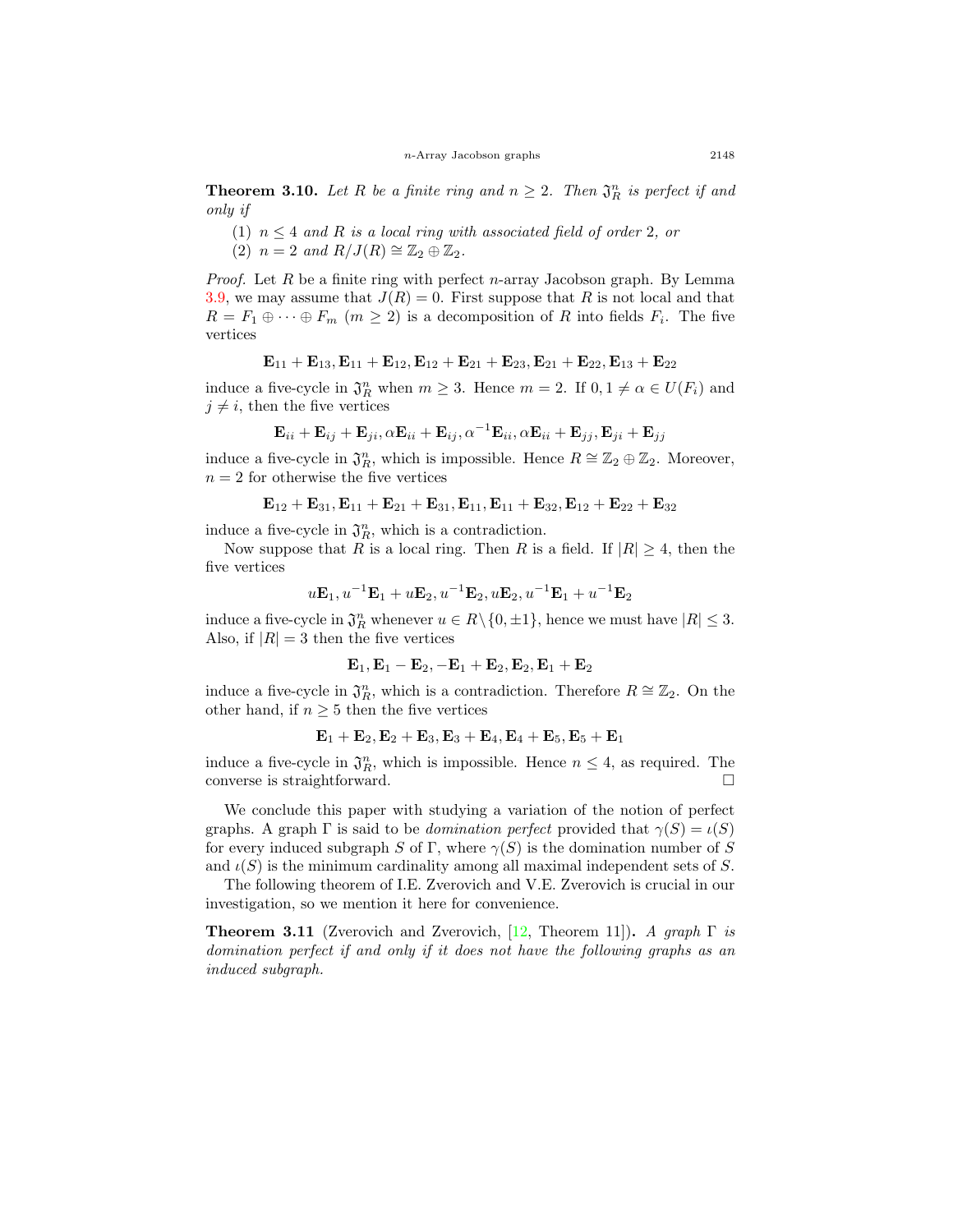

We note that in the above theorem  $G_4 \cong K_{3,3}$ . In what follows the labeled graph *G*<sup>1</sup> shown below is called an *H*-graph and it is denoted by *H* (*a, b, c, d, e, f*).



To prove the next key lemma, we use the fact that the map  $v \mapsto N_{G_i}[v]$ , the closed neighborhood of *v* in  $G_i$ , is injective for all  $1 \leq i \leq 17$ .

<span id="page-13-0"></span>**Lemma 3.12.** *Let*  $R = R_1 \oplus \cdots \oplus R_m$  *be a decomposition of the ring R into local rings*  $R_i$  *with associated fields*  $F_i$  ( $|F_i| \leq 3$ ), for  $i = 1, \ldots, m$ *. Then*  $\mathfrak{J}_R$  *is domination perfect if and only if* J*R/J*(*R*) *is domination perfect.*

*Proof.* Clearly,  $\mathfrak{J}_{R/J(R)}$  is domination perfect if  $\mathfrak{J}_R$  is donimation perfect. Hence, assume that  $\mathfrak{J}_{R/J(R)}$  is domination perfect. If  $\mathfrak{J}_R$  has an induced subgraph *S* isomorphic to  $G_i$  for some  $1 \leq i \leq 17$ , then there must exist distinct vertices  $x, y \in V(S)$  such that  $x + J(R) = y + J(R)$ . Since  $|F_i| \leq 3$  for all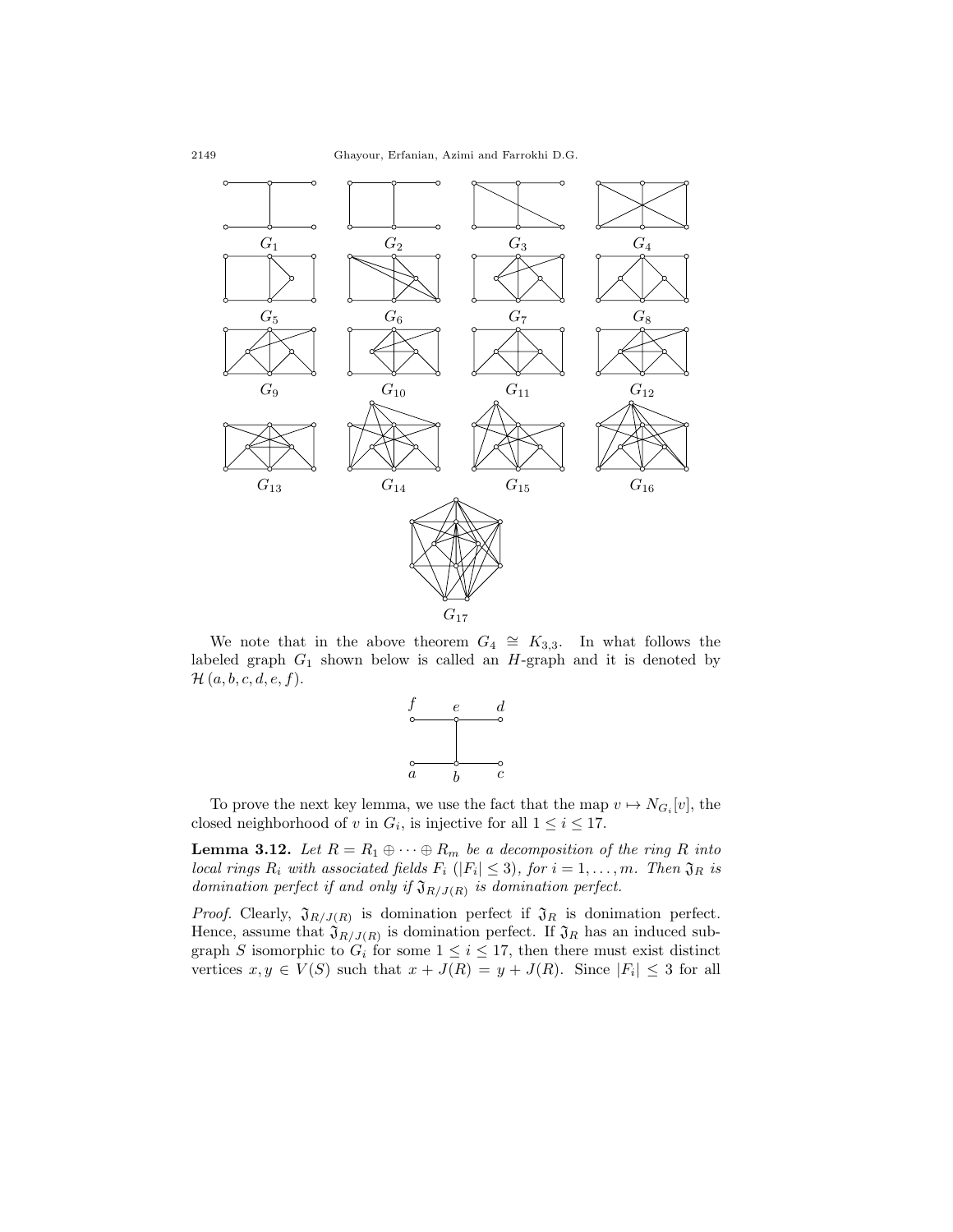$1 \leq i \leq m$ , it follows that x and y are adjacent so that x and y have the same closed neighborhood in  $S$ , which is a contradiction.  $\Box$ 

# **Theorem 3.13.** The graph  $\mathfrak{J}_R^n$  is domination perfect if and only if

- $(1)$  *n* = 3 *and*  $R \cong \mathbb{Z}_2$ ,
- $(2)$  *n* = 2 *and*  $R/J(R) \cong \mathbb{Z}_2$ ,
- $(3)$   $n = 1$  and  $R/J(R) \cong \mathbb{Z}_2$ ,  $\mathbb{Z}_3$ ,  $\mathbb{Z}_2 \oplus \mathbb{Z}_2$ ,  $\mathbb{Z}_3 \oplus \mathbb{Z}_2$ ,  $\mathbb{Z}_3 \oplus \mathbb{Z}_3$ ,  $\mathbb{Z}_2 \oplus \mathbb{Z}_2 \oplus \mathbb{Z}_2$ ,  $\mathbb{Z}_3 \oplus \mathbb{Z}_2 \oplus \mathbb{Z}_2$  or  $\mathbb{Z}_2 \oplus \mathbb{Z}_2 \oplus \mathbb{Z}_2 \oplus \mathbb{Z}_2$ , or  $R = S \oplus \mathbb{Z}_2$ , where *S* is a local *ring.*

*Proof.* We first suppose that  $\mathfrak{J}_R^n$  is a domination perfect graph. Let  $R = R_1 \oplus R_2$  $\dots \oplus R_m$  be a decomposition of *R* into local rings  $R_1, \dots, R_m$ . If  $m, n \geq 2$  then  $\mathfrak{J}_R^n$  has an induced *H*-subgraph

$$
{\cal H}\left( {\bf E}_{11}, {\bf E}_{11}+{\bf E}_{12}+{\bf E}_{22}, {\bf E}_{12}, {\bf E}_{22}, {\bf E}_{21}+{\bf E}_{22}, {\bf E}_{21}\right),
$$

from where it is not domination perfect. Now, we proceed in two cases:

Case 1.  $m = 1$  and  $n > 1$ . Then R is a local ring with a maximal ideal m. Observe that  $n \leq 3$  for otherwise  $\mathfrak{J}_R^n$  has an induce *H*-subgraph

$$
\mathcal{H}\left(\mathbf{E}_1,\mathbf{E}_1+\mathbf{E}_2+\mathbf{E}_3,\mathbf{E}_2,\mathbf{E}_3,\mathbf{E}_3+\mathbf{E}_4,\mathbf{E}_4\right),
$$

which is a contradiction.

If 
$$
\alpha \in R \setminus (\mathfrak{m} + \{0,1\})
$$
, then  $\mathfrak{J}_R^n$  has an *H*-subgraph

$$
\mathcal{H}(\mathbf{E}_1,\mathbf{E}_1+\mathbf{E}_2,\mathbf{E}_2,\alpha^{-1}\mathbf{E}_1,\alpha\mathbf{E}_1+(1-\alpha)\mathbf{E}_2,(1-\alpha)^{-1}\mathbf{E}_2),
$$

which is a contradiction. Thus  $R = \mathfrak{m} + \{0, 1\}$ , that is,  $R/\mathfrak{m} \cong \mathbb{Z}_2$ . If  $n = 3$  and  $\mathfrak{m} \neq 0$ , then  $\mathfrak{J}_R^n$  has an induced subgraph isomorphic to  $K_{3,3}$  with bipartition

$$
{\bf \{E_1 + E_2, E_1 + E_2 + xE_3, E_1 + (1 + x)E_2\},\newline {\bf \{E_2 + E_3, xE_1 + E_2 + E_3, (1 + x)E_2 + E_3\}}
$$

for any  $x \in \mathfrak{m} \setminus \{0\}$ , a contradiction. Hence, either  $n = 2$ , or  $n = 3$  and  $R = \mathbb{Z}_2$ .

Case 2.  $n = 1$  and  $m > 1$ . Let R be a finite non-local ring and  $R =$  $R_1 \oplus \cdots \oplus R_m$  be a decomposition of *R* into local rings  $R_i$  with maximal ideals  $\mathfrak{m}_i$  for  $i = 1, 2, \ldots, m$ . Suppose without loss of generality that  $|R_1/\mathfrak{m}_1| \geq \cdots \geq$ *|R*<sup>*m*</sup>/ $m$ <sup>*|n*</sup>. If *m* ≥ 5 then  $\mathfrak{J}_R^n$  has an induced *H*-subgraph

$$
\mathcal{H}\left(\mathbf{e}_1,\mathbf{e}_1+\mathbf{e}_2+\mathbf{e}_3,\mathbf{e}_2,\mathbf{e}_4,\mathbf{e}_3+\mathbf{e}_4+\mathbf{e}_5,\mathbf{e}_5\right),
$$

which is impossible. Hence we must have  $m \leq 4$ . Let  $T = R_2 \oplus \cdots \oplus R_m$ . We proceed in two cases:

(1)  $|R_1/m_1| \geq 4$ . If  $|T| = 2$  then we have noting to prove. Thus assume that  $|T| \geq 3$ . Let  $\alpha \in R_1 \setminus (\mathfrak{m}_1 + \{0, \pm 1\})$  and  $a, b \in T \setminus \{0\}$  be distinct elements such that  $1 - ab \in U(T)$ . Then  $\mathfrak{J}_R^n$  has an induced subgraph isomorphic to  $K_{3,3}$ with bipartition

 $\{\alpha\mathbf{e}_1, \alpha\mathbf{e}_1 + a\mathbf{e}_2, \alpha\mathbf{e}_1 + b\mathbf{e}_2\}$  and  $\{\alpha^{-1}\mathbf{e}_1, \alpha^{-1}\mathbf{e}_1 + a\mathbf{e}_2, \alpha^{-1}\mathbf{e}_1 + b\mathbf{e}_2\}$ which is impossible.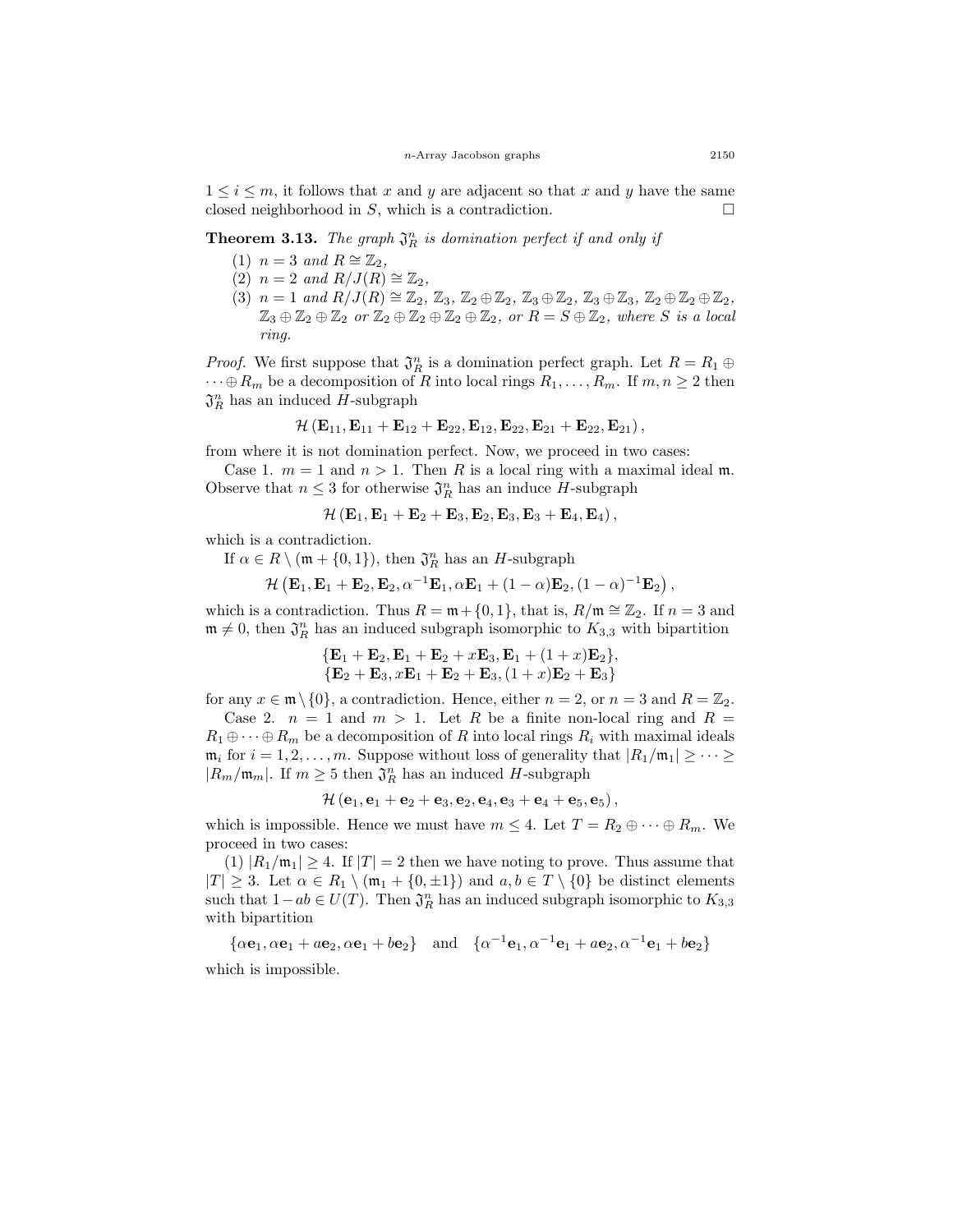$(2)$   $|R_1/m_1| \leq 3$ . By Lemma [3.12,](#page-13-0) we may assume that  $J(R) = 0$ . If  $|R_1| = |R_2| = 3$  and  $m \geq 3$ , then  $\mathfrak{J}_R^n$  has an induced *H*-subgraph

$$
\mathcal{H}\left(\mathbf{e}_1,\mathbf{e}_1+\mathbf{e}_2+\mathbf{e}_3,\mathbf{e}_2,-\mathbf{e}_2,-\mathbf{e}_1-\mathbf{e}_2+\mathbf{e}_3,-\mathbf{e}_1\right),
$$

which is a contradiction. Also, if  $R \cong \mathbb{Z}_3 \oplus \mathbb{Z}_2 \oplus \mathbb{Z}_2 \oplus \mathbb{Z}_2$ , then  $\mathfrak{J}_R^n$  has an induced *H*-subgraph

$$
\mathcal{H}\left(\mathbf{e}_1,\mathbf{e}_1+\mathbf{e}_2+\mathbf{e}_4,\mathbf{e}_4,-\mathbf{e}_1,-\mathbf{e}_1+\mathbf{e}_2+\mathbf{e}_3,\mathbf{e}_3\right),
$$

a contradiction.

Conversely, suppose that  $R$  is one of the rings in the theorem. By Figures [2](#page-5-1) and [4](#page-5-1), each of the graphs  $\mathfrak{J}_{\mathbb{Z}_2}^2$  and  $\mathfrak{J}_{\mathbb{Z}_2}^3$  is domination perfect, respectively. Now consider the case  $n = 2$  and R is a local ring with associated field of order 2. Since any element of an independence set of size three of  $\mathfrak{J}_R^n$  has invertible entries, this graph does not have any induced subgraph isomorphic to *K*3*,*3. On the other hand,  $\mathfrak{J}_R^n$  does not have any induced path of length three. Therefore,  $\mathfrak{J}_R^n$  is a domination perfect graph for any of the graphs  $G_1, \ldots, G_{17}$  is either isomotphic to  $K_{3,3}$  or has an induced path of lenght three. Next assume that  $n = 1$ . Let  $R = S \oplus \mathbb{Z}_2$  where *S* is a local ring. The graph  $\mathfrak{J}_R^n$  has no induced subgraph isomorphic to  $K_{1,3}$ , and since any of the graphs  $G_1, \ldots, G_{17}$  has an induce subgraph isomorphic to  $K_{1,3}$ , so  $\mathfrak{J}_R^n$  is a domination perfect graph. Now assume that  $R$  is one of the remained rings. Then, by Lemma  $3.12$ , we may assume that  $J(R) = 0$ . Clearly,  $\mathfrak{J}_R^n$  is domination perfect when  $R \cong \mathbb{Z}_3 \oplus \mathbb{Z}_3$ (see [\[2](#page-16-0), Figure 4]). Suppose  $R \cong \mathbb{Z}_3 \times \mathbb{Z}_2 \times \mathbb{Z}_2$ . If  $\mathfrak{J}_R^n$  has a graph  $G_i$  as an induced subgraph for some  $i, 1 \leq i \leq 17$ , then it contains an induced subgraph isomorphic to  $K_{1,3}$  whose center must be  $c = \pm \mathbf{e}_1 + \mathbf{e}_2 + \mathbf{e}_3$ . But *c* is adjacent to all vertices expect for  $\mp$ **e**<sub>1</sub> contradicting the fact that  $G_i$  is an induced subgraph of  $\mathfrak{J}_R^n$ . Hence  $\mathfrak{J}_R^n$  is domination perfect. If  $R \cong \mathbb{Z}_2 \times \mathbb{Z}_2 \times \mathbb{Z}_2 \times \mathbb{Z}_2$  and  $\mathfrak{J}_R^n$  has an induced subgraph isomorphic to  $K_{1,3}$ , then its center must be  $\mathbf{e}_1 + \mathbf{e}_2 + \mathbf{e}_3$ ,  $e_1 + e_2 + e_4$ ,  $e_1 + e_3 + e_4$ ,  $e_2 + e_3 + e_4$  or **1**, which are adjacent to all but at most one vertex. Hence the same argument as before shows that  $\mathfrak{J}_R^n$  is domination perfect. Finally, if  $R \cong \mathbb{Z}_2$ ,  $\mathbb{Z}_3$ ,  $\mathbb{Z}_2 \oplus \mathbb{Z}_2$ ,  $\mathbb{Z}_3 \oplus \mathbb{Z}_2$  or  $\mathbb{Z}_2 \oplus \mathbb{Z}_2 \oplus \mathbb{Z}_2$ , then  $\mathfrak{J}_R^n$  is isomorphic to an induced subgraph of  $\mathfrak{J}_{\mathbb{Z}_3 \oplus \mathbb{Z}_2 \oplus \mathbb{Z}_2}^n$  or  $\mathfrak{J}_{\mathbb{Z}_2 \oplus \mathbb{Z}_2 \oplus \mathbb{Z}_2}^n$ , whence it is domination perfect. The proof is complete.  $\Box$ 

#### **Acknowledgements**

The authors would like to thank the referee for reading the paper carefully and pointing inaccuracies in Figures [1](#page-5-0), [12](#page-10-1), [13](#page-10-2) and the Jacobson graph of  $\mathbb{F}_4 \oplus \mathbb{F}_4$ in Theorem [3.6](#page-6-0).

#### **REFERENCES**

<span id="page-15-0"></span><sup>[1]</sup> S. Akbari, S. Khojasteh, A. Yousefzadehfard, The proof of a conjecture in Jacobson graph of a commutative ring, *J. Algebra Appl.* **14** (2015), no. 10, 1550107, 14 pages.